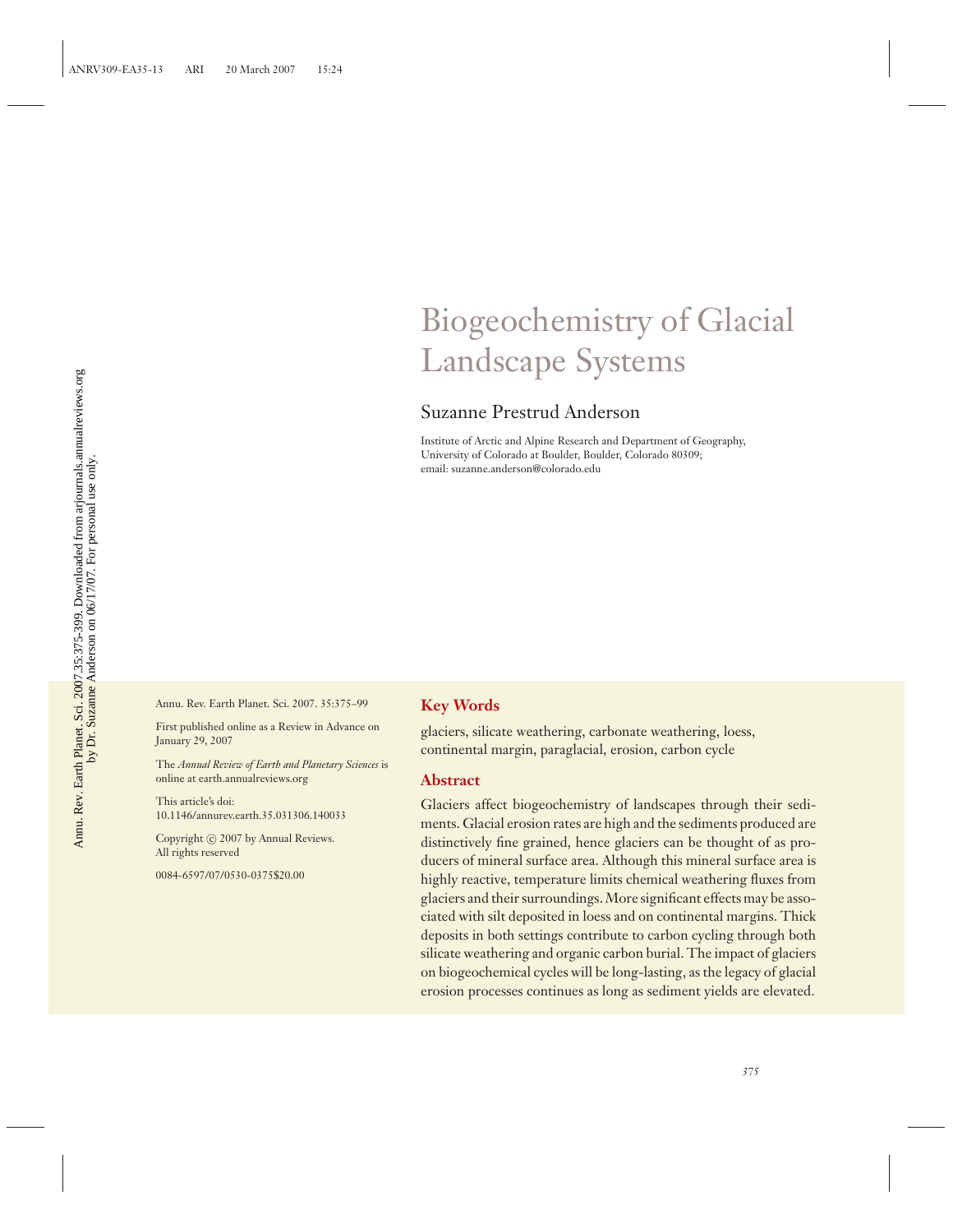## **1. INTRODUCTION**

Glaciers profoundly impact the landscapes they override. U-shaped valleys, paternoster lakes, and striated bedrock are familiar signatures of glacial occupation. The sediments formed by glacial abrasion and plucking reside in till and moraines or are strewn far beyond the most advanced glacier positions in fluvial outwash and eolian loess deposits. Although glacial landforms, both erosional and depositional, are featured prominently in physical geography and geology textbooks, the geochemical impact of the wholesale rearrangement of landscapes by glaciers is not well known. We might expect the chemical impacts of glaciers to be as profound as their physical manifestations, given that glaciation affects all of the parameters that control chemical weathering rates: temperature, biological activity, physical erosion rates, and the amount and freshness of substrates undergoing weathering. The purpose of this review is to assemble our current understanding of weathering in broadly defined glacial landscapes–those regions affected by glaciers and glacial sediments–with the goal of inspiring an integrated view of the biogeochemical role of glaciers. The focus is particularly on the geochemical carbon cycle, and therefore on the role of glaciers in changing the global rate of  $CO<sub>2</sub>$  consumption by silicate weathering and in sequestration of organic carbon.

Glaciers play a key role in the linkages between uplift, weathering, and climate. Chemical weathering of silicate minerals is one important control on atmospheric  $CO<sub>2</sub>$  levels (Kump et al. 2000). The idea that uplift increases silicate chemical weathering fluxes (see sidebar) and draws down atmospheric  $CO<sub>2</sub>$  inspired a search for the tectonic stimulant that led to onset of late Cenozoic glaciation (see Ruddiman 1997). The uplift-weathering-climate change hypothesis (Raymo & Ruddiman 1992) raises the question of identifying tectonic events that precede climate deterioration, but also highlights the need to show how uplift impacts silicate weathering fluxes. Uplift of land surfaces to elevations above the snowline produces a mode-shift in erosion processes and rates from fluvial to glacial processes (Brozovíc et al. 1997) that can provide the means to change  $CO<sub>2</sub>$  consumption and carbon storage.

## **WEATHERING FLUX**

The weathering flux is the rate of mass loss in solution owing to chemical weathering reactions from a landscape or weathering profile. Weathering flux is controlled by landscape attributes such as the suite of minerals present, the mineral surface area exposed, depth and nature of surface water flow paths, vegetation, and climatic parameters such as temperature and water flux. Weathering flux differs from weathering rate, a term best reserved to describe the rate at which particular rocks or minerals dissolve or alter, normalized to the surface area of the mineral. The weathering flux is an appropriate measure from which to determine the  $CO<sub>2</sub>$  drawdown from the atmosphere associated with silicate weathering.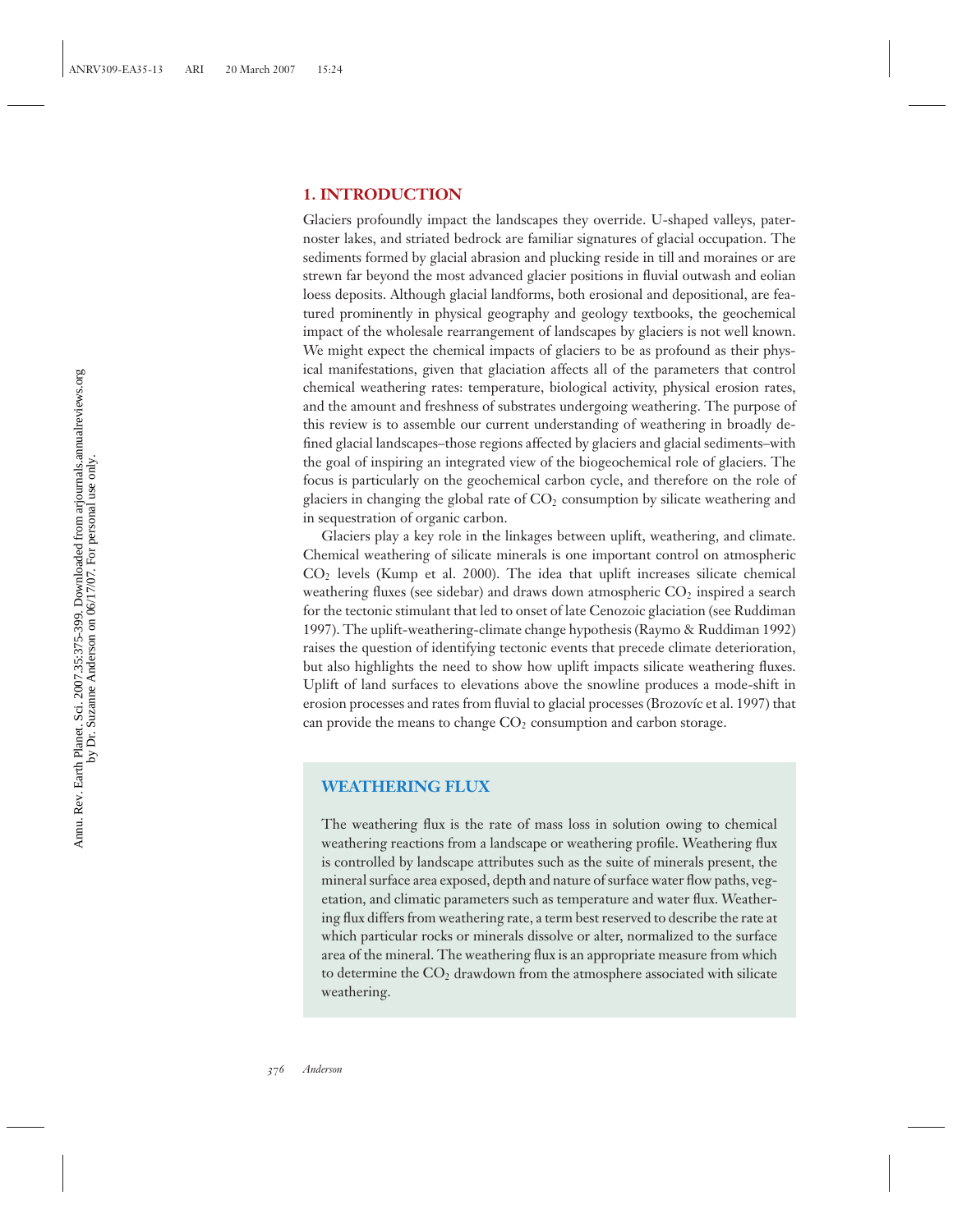The weathering flux from a landscape can be viewed as resulting from the intrinsic weathering rate of minerals as tempered by external parameters. The term intrinsic weathering rate here refers to kinetics of particular mineral weathering reactions that can be considered an immutable material property, and whose control by mineralogy, temperature, pH, and solution saturation state are to some extent understood (White & Brantley 1995). In contrast, a landscape weathering flux, while at a fundamental level reflecting intrinsic mineral weathering rates, is a product of the geomorphic, geologic, and ecologic attributes of that landscape, such as access of water to mineral surfaces, water contact time, presence of organic acids or chelating agents, or mineral surface age. For this reason, weathering fluxes have been viewed as controlled by the supply of weatherable material and by weathering kinetics. The supply term primarily controls the length of time rock spends within the weathering zone (Waldbauer & Chamberlain 2005), and indirectly controls water access and its saturation state, whereas kinetic parameters such as temperature control intrinsic weathering rates (Kump et al. 2000). In this context, uplift is characterized in climate models as increasing the weatherability of landscapes (e.g., Kump & Arthur 1997), where weatherability is a measure of all effects other than temperature and rainfall on chemical weathering fluxes.

River water chemistry shows silicate weathering fluxes are high in tectonically active regions (West et al. 2005), an association attributed to the linkage between physical erosion rates and chemical weathering fluxes (Gaillardet et al. 1999, Millot et al. 2002, Jacobson et al. 2003, Riebe et al. 2004). The reasons that physical erosion rates are correlated with chemical weathering fluxes are less well understood. Most argue that high rates of physical erosion supply fresh rock to the weathering environment (Riebe et al. 2001, Waldbauer & Chamberlain 2005) and remove highly weathered material that isolates fresh rock from the weathering environment (Braun et al. 2005). Our understanding of how weathering and erosion are linked is largely based on empirical correlations rather than on predictive process-based models.

This review will focus on temperate glaciers (see Temperate versus Polar Glaciers sidebar). Glacial weathering systems of this sort are of interest because

## **TEMPERATE VERSUS POLAR GLACIERS**

Glaciers can be categorized by their thermal structures. Temperate glaciers are at the melting point throughout the ice mass, in contrast to polar glaciers in which the ice is below the melting point at the bed (Paterson 2003). Polythermal glaciers contain both temperate and polar ice. The presence of water at the bed of temperate glaciers allows basal sliding (see Clarke 2005), a much more efficient mode of ice motion than internal deformation, and a requirement for physical erosion of the glacier bed (e.g., Iverson 1990, 1991). Abrasion during sliding pulverizes rock, producing the rock flour characteristic of glacial erosion (Hooke & Iverson 1995). Polar glaciers perform insignificant erosion of the bed, and consequently do little geochemical work (Kump & Alley 1994).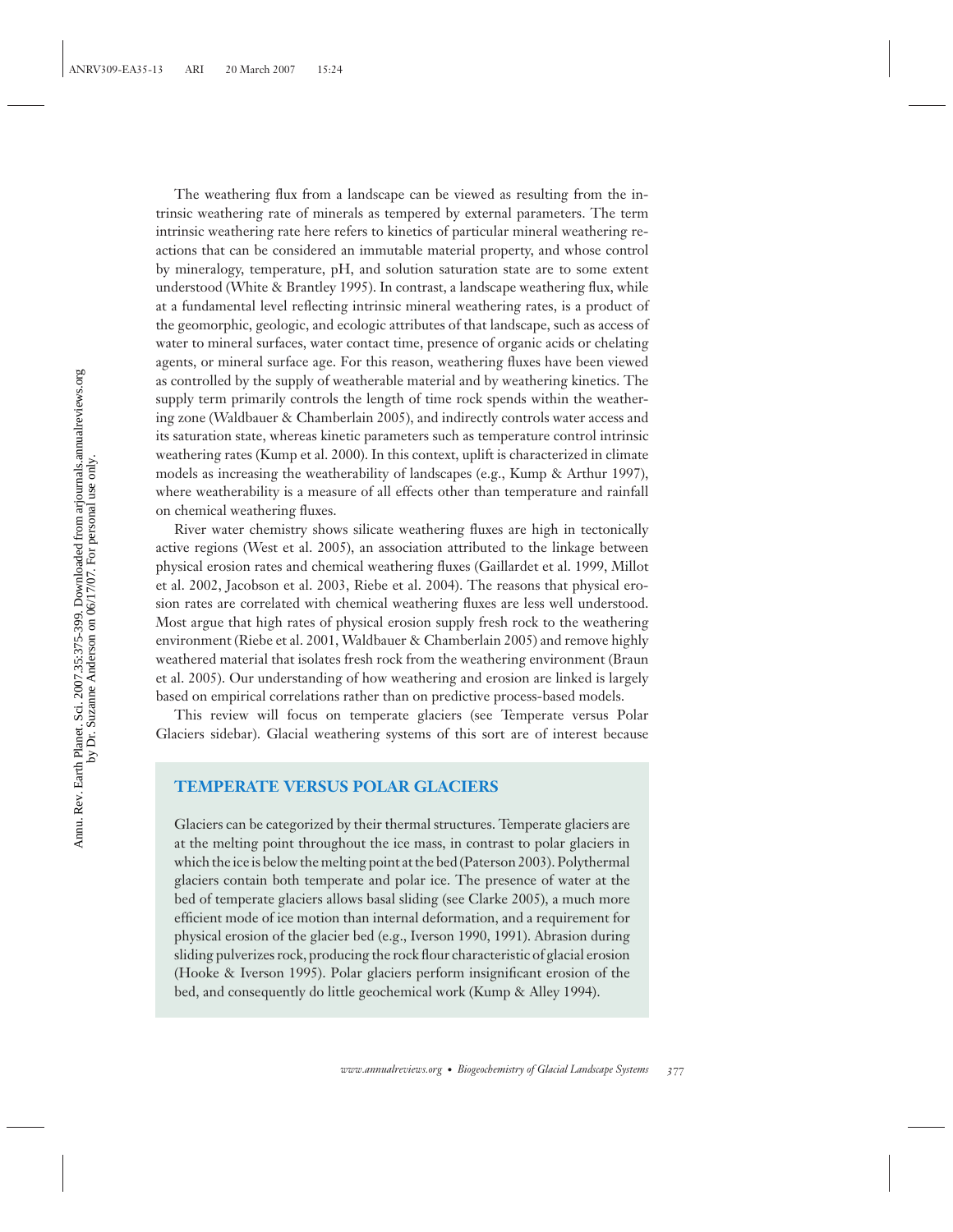**Paraglacial**

**geomorphology:** the study of surface processes and landscapes directly conditioned by former glaciation and deglaciation

they are the high physical erosion rate landscape end-member and thus provide insight into the mechanisms that couple physical and chemical weathering processes. Alpine, temperate glaciers are the style of glaciation that will be instigated by tectonic uplift as growing mountain ranges intersect the snowline. Therefore, understanding the geochemical effects of this switch in surface processes associated with orogeny is important to evaluate the uplift-weathering-climate change hypothesis.

## **2. GLACIAL LANDSCAPE SYSTEMS**

The glacial environment is one in which the supply of freshly eroded rock can be substantial. Sediment yields from temperate glaciers are up to an order of magnitude greater than from steep, mountainous catchments without glaciers (Hallet et al. 1996). Further, because glaciers erode by a combination of plucking and abrading bedrock, the sediment produced is poorly sorted, but it encompasses grain sizes ranging from clay to boulders (e.g., Hooke & Iverson 1995, Lee & Rutter 2004). Sediments produced by glacial erosion are deposited widely in environments from underneath the glacier itself to continental shelves. The range of depositional settings includes subglacial lodgement till, moraines at glacier margins, outwash beyond glacial limits, and deltas and glacimarine deposits offshore.

Withdrawal of glaciers begins a new phase of landscape evolution in which steepened slopes relax, and glacial sediments and hillslope debris are reworked and move through valley systems. This evolution of landscapes following deglaciation is the purview of paraglacial geomorphology (Ballantyne 2002), which considers impacts of past glaciation on landforms and sediment yields. In general, the adjustment of hillslopes to withdrawal of glaciers occurs relatively rapidly (hundreds to thousands of years), whereas fluvial sediment loads are elevated for periods of as great as  $10<sup>4</sup>$ years (Church & Slaymaker 1989, Dadson & Church 2005), a timescale that increases with basin size (**Figure 1**). Two important notions emerge from paraglacial geomorphology: Sediment yields in rivers reflect reworking of sediment rather than primary

#### **Figure 1**

Sediment yields during paraglacial time in different size basins. After Church & Ryder 1972, Ballantyne 2002.

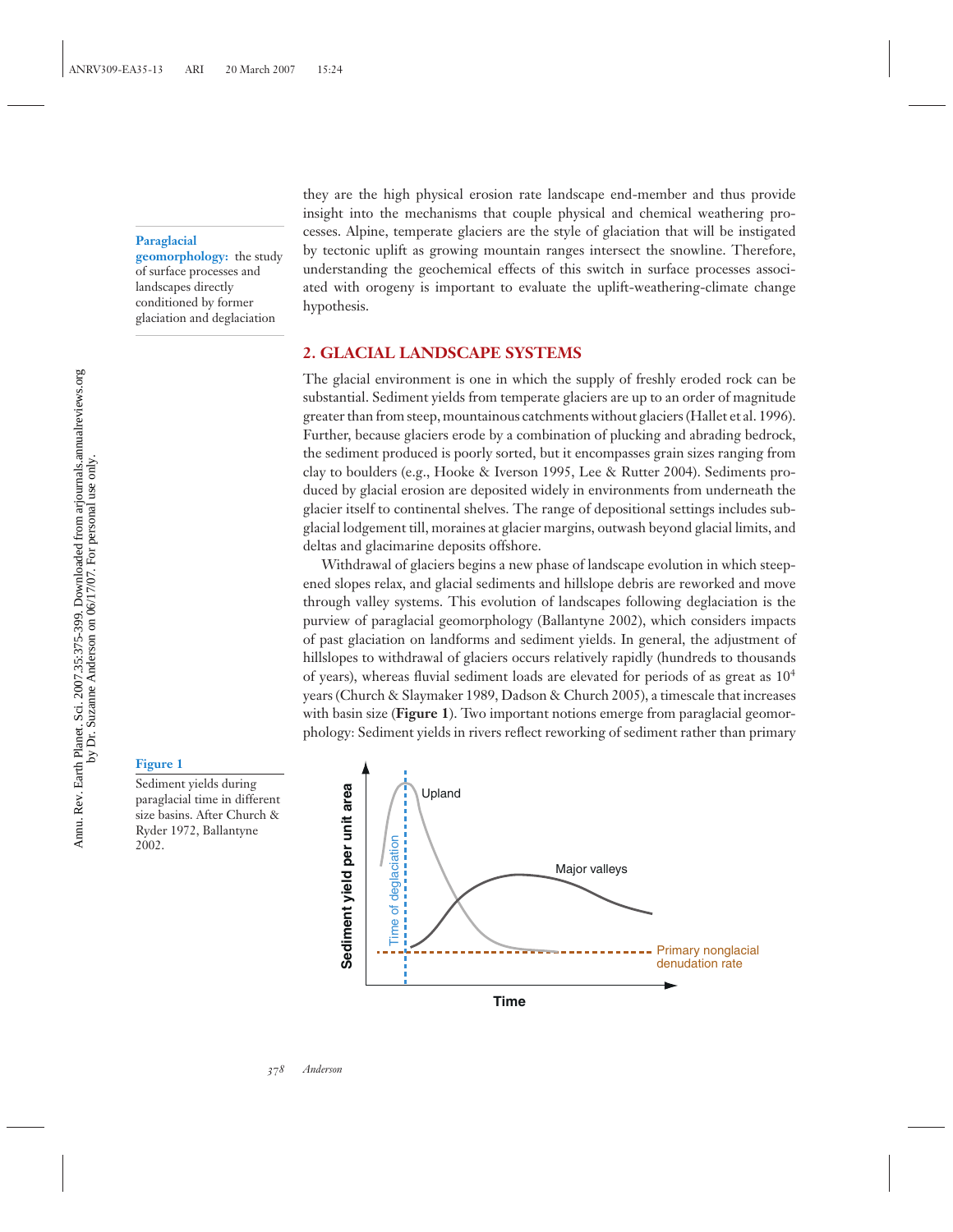

Schematic overview of glacier-influenced landscapes, emphasizing broad depositional zones found between the glacial sediment source and its ultimate sink offshore.

physical erosion of bedrock and the influence of glaciers on landscapes extends for long periods after the glaciers have retreated. In summary, glacial influences on landscapes extend throughout the sedimentary system to which glaciers contribute and for periods of time well beyond the period of glaciation.

I use a highly simplified model of glacially conditioned landscapes as a framework for discussing biogeochemistry of glacial weathering systems (**Figure 2**). The sediment system is broken into four zones: the region underneath an active glacier, the formerly glacier-covered proglacial zone, the distal zone where terrestrial processes redistribute glacially produced sediment, and continental margin sediments. Weathering processes and rates are expected to differ within each of these settings owing to differences in environmental conditions, but the sediments that move through the system link the environments. I have kept to a highly simplified characterization of glacial landscapes relative to the highly developed "land systems" sedimentological models in existence (Evans 2003) because our understanding of chemical weathering and carbon storage in these settings does not merit greater refinement.

## **3. ACTIVE GLACIERS**

Glaciers erode bedrock through a combination of abrasion and plucking, producing the sediment that feeds the glacial sediment system. Because of high erosion rate and fine-textured sediment, glacial erosion is a veritable mineral surface area production factory. The rate of surface area production,  $\dot{S}_{geo}$ , can be estimated for spheres or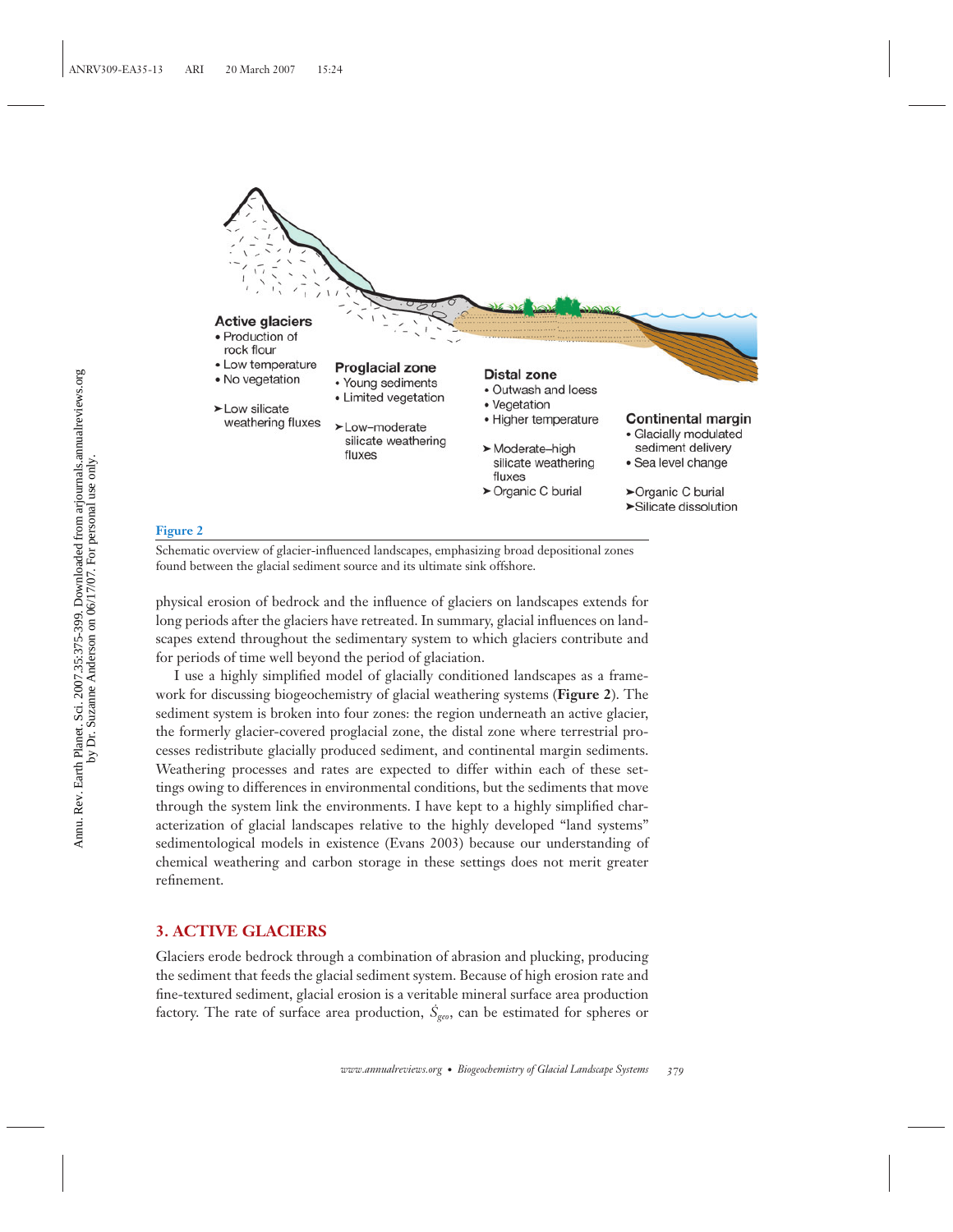cubes from erosion rate,  $\vec{E}$ , and grain size,  $D$ , as

**Glacierized:** a landscape that contains one or more active glaciers

$$
\dot{S}_{geo} = 6\dot{E}A \sum_{i=1}^{n} \frac{f_i}{D_i},
$$
\n(1)

where *A* is the basin area and  $f_i$  is the volume fraction of each grain size class. For an erosion rate of 1 mm year<sup>-1</sup>, and a grain size distribution of 25% coarse silt (62  $\mu$ m), 25% coarse clay (2 μm), and 50% coarser than silt and therefore an insignificant contributor to mineral surface area, the surface area production rate is  $775 \text{ km}^2$  of mineral surface area per year per square kilometer of glacier area. Surface roughness, which can increase surface area by an order of magnitude or more above the geometric surface area calculated in Equation 1, is expected to be high for the indented and fractured grains produced by glacial abrasion (Mahaney & Kalm 2000).

The silt and clay produced by glacial abrasion contains primary minerals in near bedrock proportions, hence the high surface area associated with the finer grain size categories is weatherable surface area. Softer minerals are probably slightly enriched in the finest size fractions (Dreimanis 1976, Mahaney & Milner 1998, Fairchild et al. 1999a), but mineral fractionation by grain size is not always noted (e.g., Nesbitt & Young 1996). The substantial primary mineral surface area exposed by glacial erosion is the reason that subglacial chemical weathering rates have been fingered as significant players in global geochemical cycles (e.g., Armstrong 1971).

The first assessment of glacial chemical weathering fluxes was made for South Cascade Glacier, Washington. Reynolds & Johnson (1972) found cationic denudation rates "substantially higher than the world average" and concluded "low temperatures generally associated with an active glacier do not inhibit chemical weathering reactions." Weathering fluxes have been measured at many other glaciers in the intervening years. Compilations of these studies show total cation fluxes generally in excess of the global mean, but dissolved silica fluxes are commonly lower than the global mean. Because the amount of water discharge exerts important control on dissolved flux (Collins & MacDonald 2004), it is most instructive to consider weathering fluxes as a function of water discharge (**Figure 3**). Plotted in this way, glacierized catchments are indistinguishable from nonglacierized catchments with respect to cation flux, but are distinctly lower in dissolved silica flux.

Several patterns emerge from studies of solute fluxes from glaciers (Tranter 2003): (*a*) carbonate dissolution dominates solute fluxes, (*b*) sulfide oxidation reactions are often significant contributors to solute fluxes, (*c*) silicate weathering fluxes are depressed, and (*d* ) radiogenic strontium is released from glaciers.

Carbonate dissolution contributes more than half (in some cases substantially more than half) of the total solute flux from glaciers underlain by a variety of noncarbonate crystalline and sedimentary rocks, including gneiss and quartz diorite in the Cascade Mountains (Drever & Hurcomb 1986), schistose granite in the Alps (Sharp et al. 1995, Tranter et al. 2002), metasedimentary rocks in Alaska and New Zealand (Anderson et al. 2000, Jacobson et al. 2003), slate-dolomite-granodiorite in the Karakoram (Hodson et al. 2002), and granite and gneiss in the Alps (Hosein et al. 2004). In most of these examples, carbonate minerals comprise only a few percent of the bedrock. Although the dominance of carbonate dissolution on glacial solute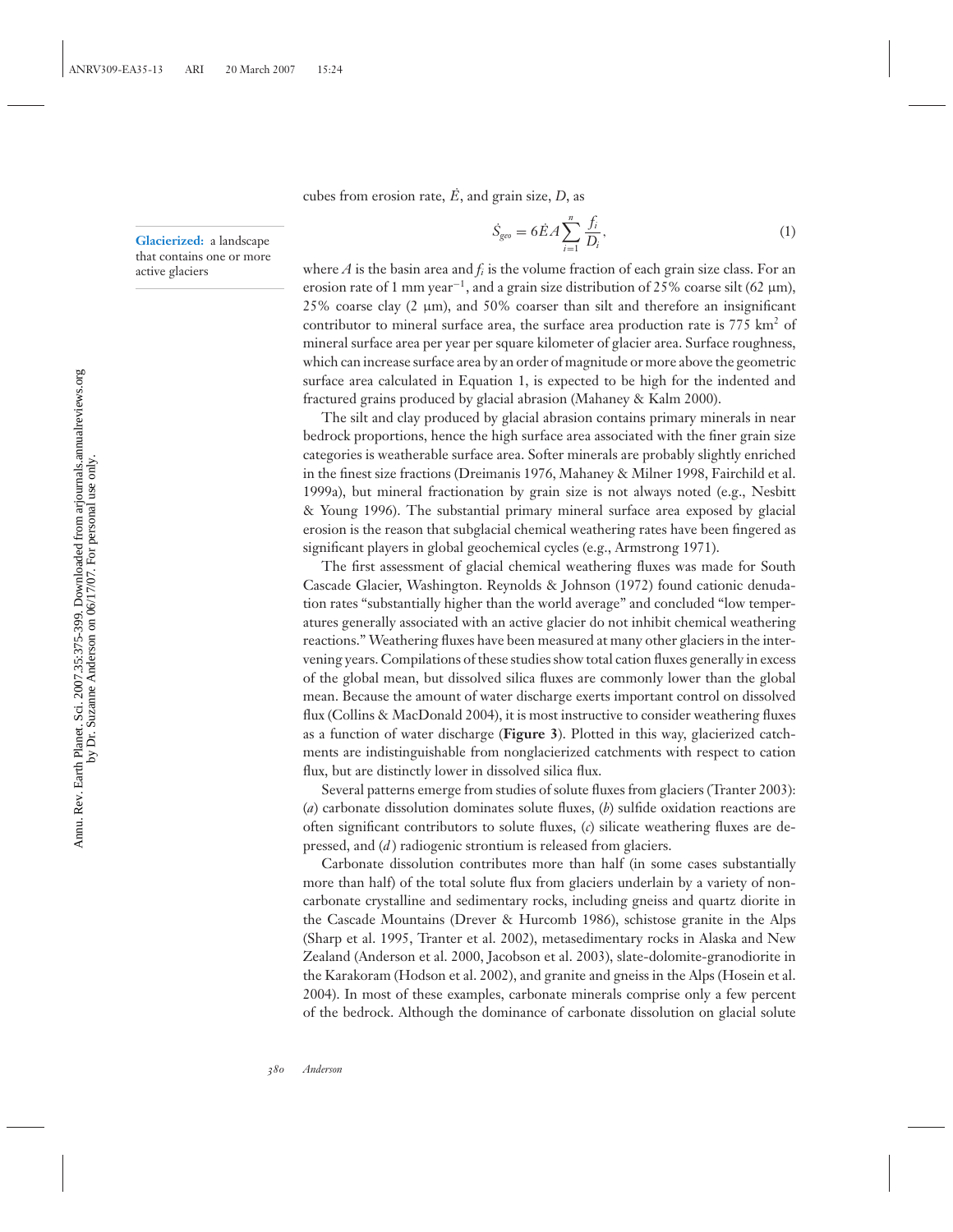

Flux of dissolved cations and dissolved silica versus annual specific discharge for a variety of catchment types. Plot based on Anderson et al. (1997), with additional data from Huh & Edmond (1999), Hodson et al. (2000, 2002), Anderson et al. (2003), and Hosein et al. (2004). World means based on Meybeck (1979).

fluxes can be linked in part to the roughly five orders of magnitude difference in rate constants between carbonate and silicate minerals, some aspects of the glacial environment are important as well. A disproportionate representation of calcite (hardness 3) in the finest size fraction of glacial sediment may contribute to the high carbonate dissolution fluxes from active glaciers. Although dissolution of carbonate can be limited by the availability of protons, particularly exhaustion of carbonic acid and its slow replenishment from dissolution of atmospheric  $CO<sub>2</sub>$ , this limit is not met where carbonate is a minor component (Fairchild et al. 1999a). Finally, calcite dissolution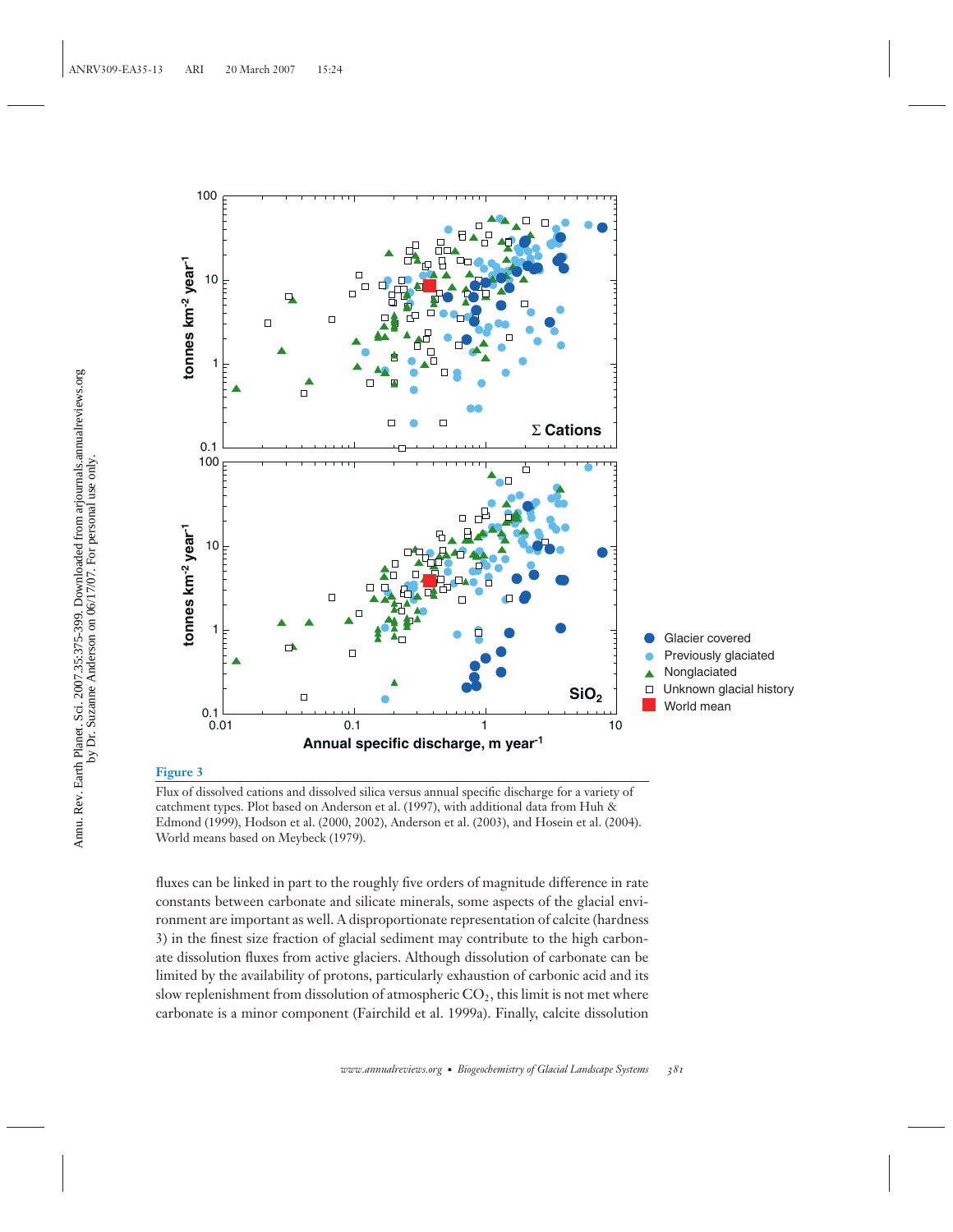is less sensitive to temperature effects than silicates. The activation energy for calcite dissolution of approximately 9 kJ/mol (Morse & Arvidson 2002) is two to six times lower than for silicate minerals; the slight reduction in rate constant may be offset by the increased solubility of  $CO<sub>2</sub>$  in colder water.

After carbonate dissolution, sulfide oxidation is the next most important process in subglacial environments. As was the case for carbonates, sulfide oxidation contributes to solute fluxes from glaciers to an extent greater than might be expected from mineral abundance. For instance, at Haut Glacier d'Arolla (Switzerland) on metamorphic silicate rocks, sulfate from sulfide oxidation comprises 14% of the solute flux (Sharp et al. 1995). Trace sulfides in metasediments at Bench Glacier (Alaska) were the source of 23% of the measured solute flux (Anderson et al. 2000). Trace sulfides in mixed volcanic, sedimentary, and metavolcanics at Kennicott Glacier (Alaska) were responsible for 10%–15% of the total solute flux (Anderson et al. 2003). The concentration of sulfate produced from sulfide oxidation at times exceeds the amount predicted from dissolved oxygen concentrations (Tranter et al. 2002, Anderson et al. 2003). It is likely that microbial populations at glacier beds (see Subglacial Microbiology sidebar) mediate this reaction (Bottrell & Tranter 2002, Skidmore et al. 2005), utilizing Fe(III) under anoxic conditions. Sulfide oxidation provides protons that drive additional carbonate dissolution, or in the absence of carbonates, silicate weathering. The global carbon role of weathering reactions driven by protons produced by sulfide oxidation rather than from carbonic acid produced by dissolution of atmospheric  $CO<sub>2</sub>$  is uncertain. At face value, sulfuric acid–driven weathering reactions do not contribute to carbon cycling. However, if  $Ca^{2+}$  and  $SO_4{}^{2-}$  ions produced by coupled sulfide

## **SUBGLACIAL MICROBIOLOGY**

Viable microbial populations are found in glacial outlet streams (Sharp et al. 1999) and debris-rich basal ice (Skidmore et al. 2000) at cell densities comparable to that found in permafrost. Microbes are also found in ice cores (Campen et al. 2003), probably living in narrow water-filled veins rich in solutes found at ice crystal boundaries (Mader et al. 2006). Numbers of cells are correlated with sediment concentration in ice and stream water samples, suggesting that mineral grains provide metabolic substrates for microbes. Evidence that microbes mediate subglacial weathering reactions comes from a variety of observations. Reactions normally mediated by microbes, including production of sulfate under anoxic conditions (Bottrell & Tranter 2002, Tranter et al. 2002), oxidation of organic carbon (Fairchild et al. 1993) and denitrification, occur at glacier beds (Hodson et al. 2005). Isotopic evidence suggests that microbes also reduce sulfate in anoxic subglacial conditions (Wadham et al. 2004). The composition of subglacial microbial populations at two glaciers characterized with 16S rRNA genetic clone libraries showed a correlation between the metabolic pathways employed by phylogenetic groups and runoff geochemistry (Skidmore et al. 2005), which suggests that microbes control some glacial weathering fluxes.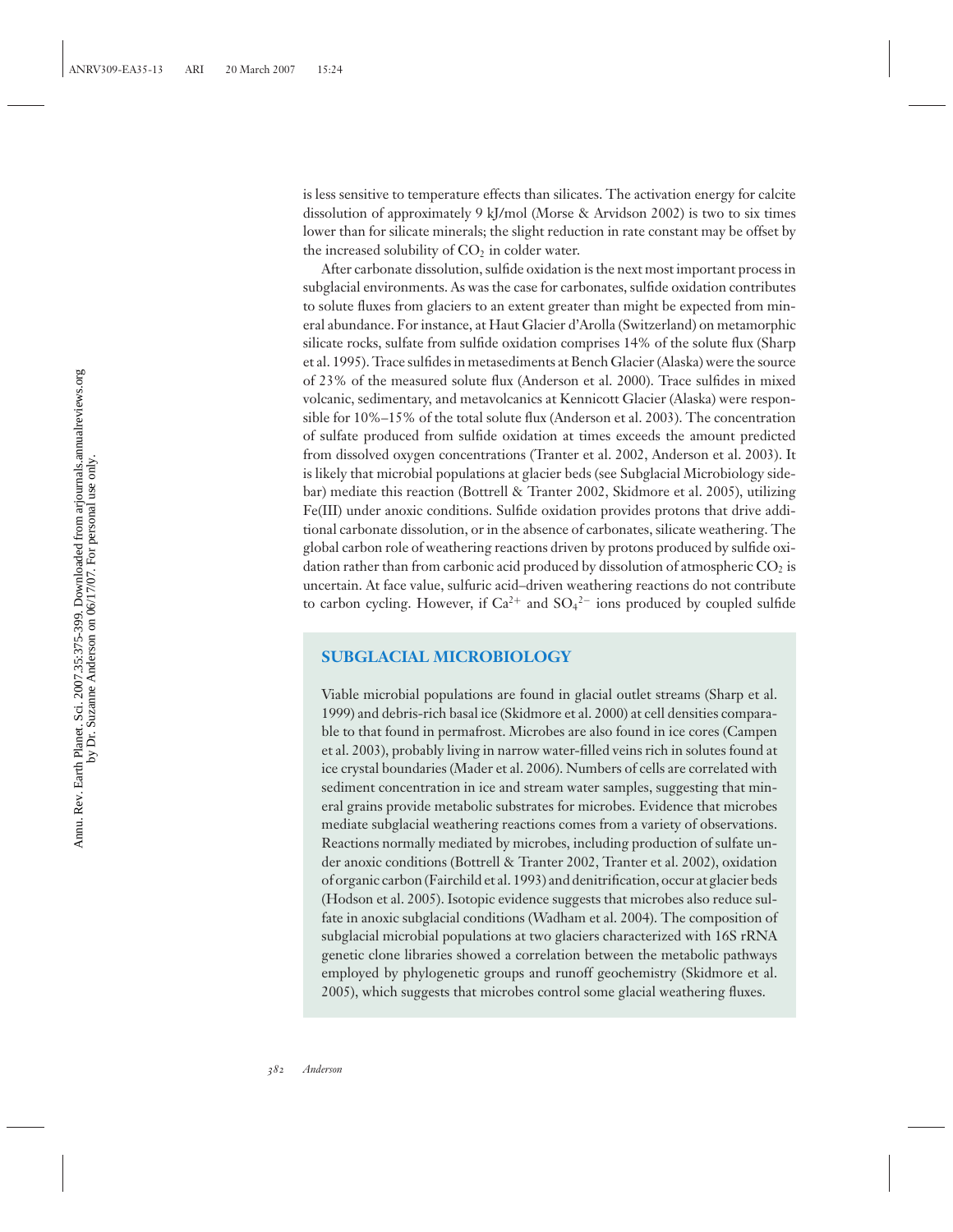oxidation-carbonate dissolution precipitate as gypsum (e.g., Darmody et al. 2000), then the  $\rm{HCO_3^-}$  may return to the atmosphere, providing a source of atmospheric  $CO<sub>2</sub>$ .

The low silica fluxes from glaciers (**Figure 3**) can be attributed to low temperature at glacier beds. Anderson (2005) revisited the apparent paradox of high mineral surface area production and low silicate mineral-derived weathering fluxes from glaciers. For Bench Glacier, a small temperate glacier on metagraywacke in Alaska, the measured dissolved silica flux and cation flux from silicate weathering reactions could be predicted from the physical erosion rate, grain size distribution, and mineral dissolution rate constants adjusted for the 0°C conditions at the glacier bed. The measured  $K^+$ flux was not matched in the model, presumably owing to nonstoichiometric potassium release from biotite under conditions of grinding found in the glacier bed. Strontium isotope data, discussed below, also points to subglacial grinding leading to preferential release of interlayer cations from biotite, which could explain why lab-based dissolution kinetic rate constants underpredicted K flux from Bench Glacier.

Few studies have looked at strontium isotopic composition of glacial runoff, despite long-standing interest in links between the marine strontium isotope record and glaciation (e.g., Armstrong 1971). K-bearing silicate minerals release radiogenic strontium during weathering because  ${}^{87}Rb$ , the parent for  ${}^{87}Sr$ , substitutes for K in silicate mineral lattices. The most distinctive characteristic of glacial runoff is that after calcium, potassium is the most abundant cation in glacial runoff (Anderson et al. 1997). The unusually high proportion of potassium is believed to be due to enhanced release of interlayer cations under conditions of glacial grinding (Stallard 1995, Anderson et al. 1997). At Bench Glacier, the  ${}^{87}Sr/{}^{86}Sr$  of runoff was higher than the metasedimentary bedrock, but was less radiogenic than leachate produced from river sediment after 1 h in 6N HCl (Anderson et al. 2000). The radiogenic character of Bench Glacier runoff was attributed to grinding of biotite in the subglacial environment. At Robertson Glacier, Alberta, Sharp et al. (2002) found that the flux-weighted mean <sup>87</sup>Sr/<sup>86</sup>Sr in runoff was similar to the carbonate bedrock composition. However, even in this carbonate terrain, <sup>87</sup>Sr/<sup>86</sup>Sr released from radiogenic muscovite was detectable at low flow in a stream issuing from a side of the glacier with a band of silicate rocks and controlled the <sup>87</sup>Sr/<sup>86</sup>Sr of low flow runoff. Strontium appeared to be released preferentially over potassium, suggesting that the flux of radiogenic strontium may exceed the flux expected from mineral abundance and rate constants. At Mittivakkat Gletscher, Greenland, on mafic intrusives and garnet-granite gneiss, Hagedorn & Hasholt (2004) found <sup>87</sup>Sr/<sup>86</sup>Sr was greater in runoff than in suspended sediment, indicating preferential release of radiogenic strontium from both biotite and K-feldspar. These few studies demonstrate that runoff from active glaciers in silicate terrain is more radiogenic than underlying whole rock. The implications of this observation on global fluxes of strontium to the oceans during glaciations remain to be explored.

## **4. PROGLACIAL ZONE**

The deglaciated landscapes found between outermost glacial moraines and either the present glacier terminus or the valley headwall in completely deglaciated terrain are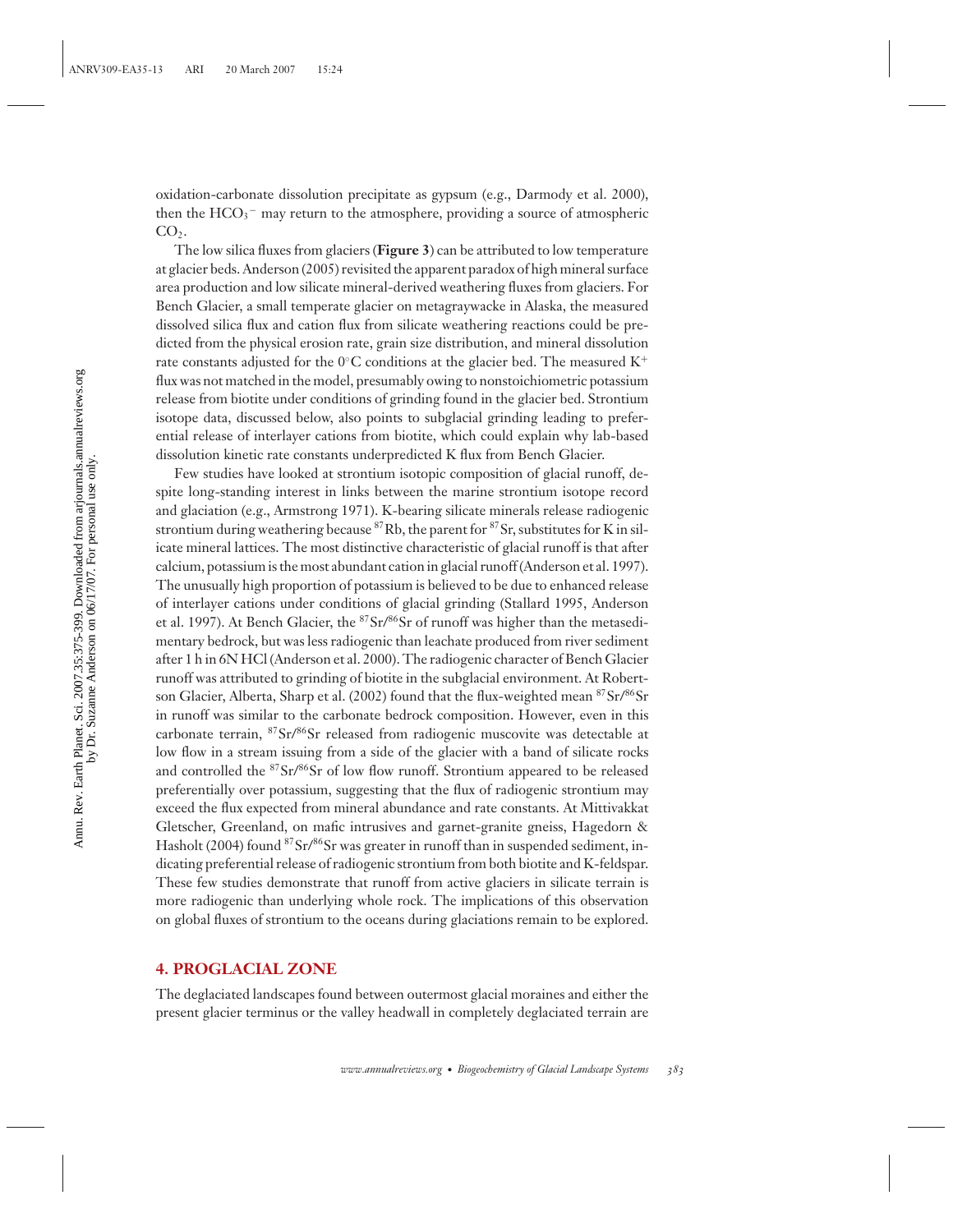dynamic regions in which vegetation and soils vary spatially owing to gradients in surface age. These landscapes newly emergent from ice evolve rapidly as recently unbuttressed slopes fail (Ballantyne 2002), vegetation encroaches (Matthews 1992), and weathering processes proceed. While considerable study has addressed questions of succession and soil development in glacier forelands, little attention has been placed on quantifying chemical weathering fluxes from these regions. Matthews (1992) defined proglacial forelands as the terrain deglaciated since the Little Ice Age, but here the proglacial area will be taken to include any region with sediments deposited by ice, regardless of age.

Contrasting conclusions on weathering in proglacial forelands emerge from studies at two glaciers on carbonate-dominated lithology, Glacier de Tsanfleuron, Switzerland, and Finsterwalderbreen, Svalbard. The solute concentrations and solute fluxes in the outlet streams of these glaciers increase downstream by 30%–47% as they traverse the 1.5–2.5-km-wide, recently deglaciated proglacial zone. In both cases, the downstream increase in solute flux is due to sulfide oxidation and carbonate dissolution (silica fluxes did not change). The increase in fluxes reflects an increase in solute concentrations, as discharge does not increase measurably in the proglacial reaches. Here the similarities end. Fairchild et al. (1999b) attributed the downstream increase in solute flux at Tsanfleuron to dissolution of suspended sediment in stream, whereas Wadham et al. (2001) conclude that small fluxes of highly mineralized shallow groundwater from the proglacial zone account for the downstream increase in solute flux at Finsterwalderbreen.

Fairchild et al. (1999b) demonstrated that the limestone bedrock at Tsanfleuron released solutes rapidly (8–10 ppm Ca within minutes) when milled and suspended in water. This experimental evidence, along with the lack of tributary streams and presence of karst features in the proglacial zone, which preclude groundwater flow out of the proglacial region, support the interpretation that dissolution of suspended sediment far exceeds proglacial zone weathering fluxes. Wadham et al. (2001) dismiss in-stream dissolution of suspended sediment as a significant process because the experiments that show rapid dissolution of suspended sediment do not replicate field conditions. Their experiments showed that solute release is most rapid when dry rock powder is mixed with deionized water, conditions quite different from the emergence of sediment-laden water at the glacier terminus. Wadham et al. (2001) and Cooper et al. (2002) explored groundwater in the proglacial zone of Finsterwalderbreen, and found it highly mineralized compared with glacial runoff and commonly saturated with respect to calcite. Head gradients in the active layer (seasonally thawed surface layer) of the proglacial area drove water seasonally into the stream channel, and surface runoff from small ponds in the proglacial area was observed (Cooper et al. 2002). The cation and total chemical denudation rates Wadham et al. (2001) compute for the proglacial zone are greater than underneath Finsterwalderbreen itself by a factor of approximately three. The increased weathering flux was due to sulfide oxidation and carbonate dissolution; no change in silica flux was observed as the stream crossed the proglacial area.

Bench Glacier, Alaska, presented an unusual opportunity to study proglacial weathering (Anderson et al. 2000). The glacier has retreated up a steep-walled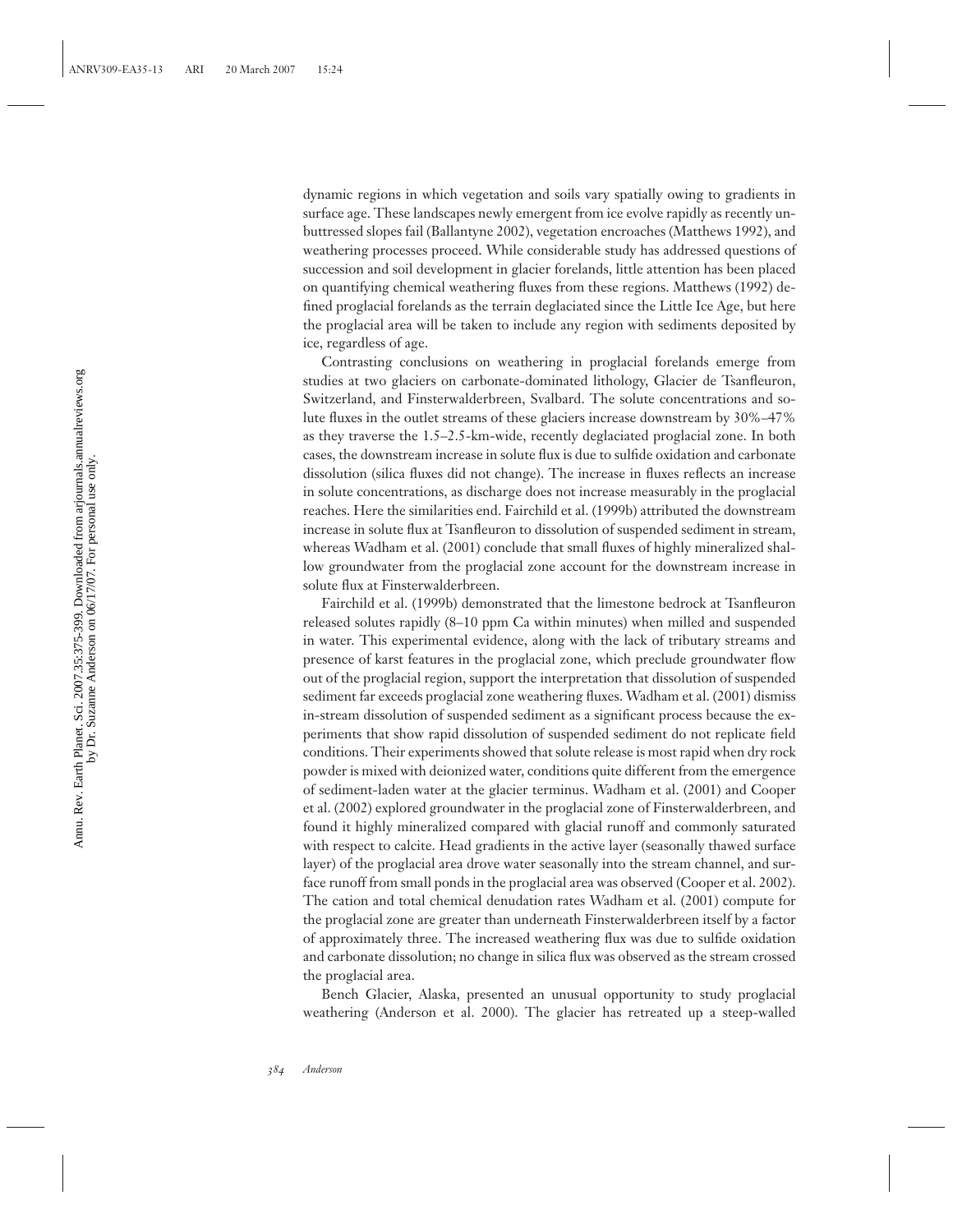

Fluxes of dissolved cations and dissolved silica from subglacial (*squares*) and proglacial (*circles*) environments at Bench Glacier (*black*) and Finsterwalderbreen (*blue*). Bench proglacial fluxes are estimated for individual streams located at various distance from the active glacier (Anderson et al. 2000). Finsterwalderbreen proglacial flux is an average for the 2.5-km-wide proglacial area; no silica flux from the proglacial area was detected (Wadham et al. 2001).

till-mantled valley. A number of small streams drain the valley walls, allowing a comparative watershed approach to be used to look at spatial variation in proglacial weathering. Although no downstream change in Bench Glacier outlet stream chemistry was observed in a 4-km-wide proglacial zone, these small tributaries showed significant spatial variations in solute concentration within the proglacial area (**Figure 4**). Dissolved cation concentrations were high near the glacier, and they fell with increasing distance (and age of sediments) away from the glacier. Dissolved silica concentrations showed the opposite trend. Although the bedrock is metagraywacke with only trace carbonate and sulfide minerals, carbonate dissolution and sulfide oxidation accounted for 80% of the solute from the glacier and 90% of the solute in the streams draining the youngest proglacial sediments. The streams draining sediments deposited at the Last Glacial Maximum (ca. 10,000 year ago) had the highest dissolved silica concentrations measured anywhere in the proglacial zone. In the most distal stream, silicate-weathering fluxes actually exceeded fluxes from carbonate dissolution and sulfide oxidation. Anderson et al. (2000) suggested that the change in weathering process with sediment age in the proglacial zone resulted from progressive leaching of the highly soluble carbonate and sulfide minerals from the sediments, and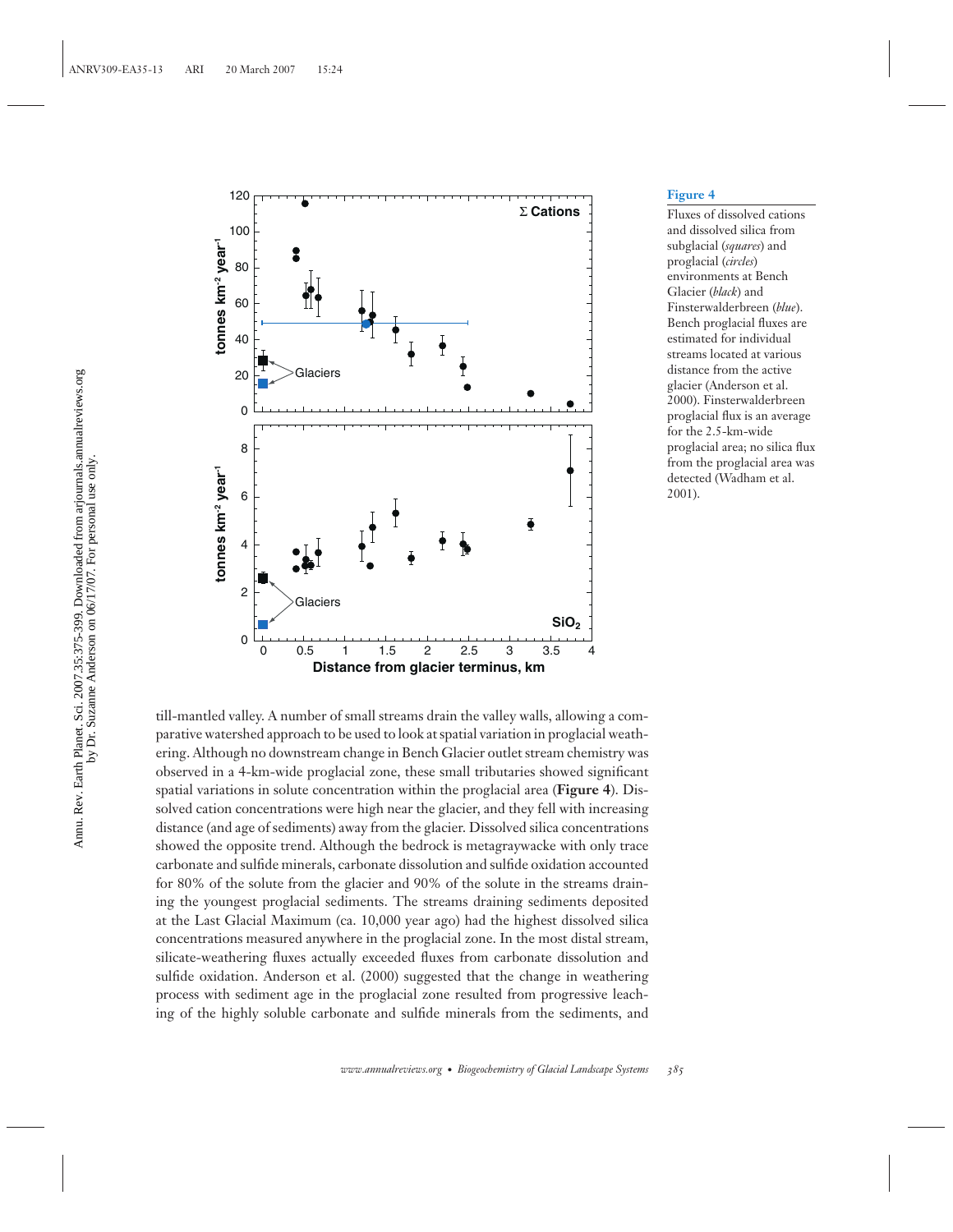that establishment of vegetation was the likely explanation of the increase in silicate mineral weathering fluxes. Both of these explanations need further observational and experimental support.

Anderson et al. (2000) noted that the youngest parts of the Bench proglacial area were similar to carbonate terrains in cation denudation rates, but were much lower in silica denudation rates. This observation was based on comparison with a large, nonglacial data set compiled by Bluth & Kump (1994). In **Figure 4**, the Bench data are compared with the Finsterwalderbreen glacial carbonate terrain (Wadham et al. 2001). Bench Glacier cation flux is nearly a factor of two greater than the glacial flux from the carbonate bedrock, but partially cold-based (frozen to its bed), Finsterwalderbreen. Total weathering fluxes from the proglacial areas of the two glaciers, one on silicate bedrock and one on carbonate bedrock, are effectively identical. Both sites show higher fluxes of cations derived from carbonate dissolution in recently exposed glacial sediment than from the erosive subglacial environment. Silica fluxes at Bench Glacier exceed those at Finsterwalderbreen in both the subglacial environment (Bench is three times higher), and in the proglacial environment (silica fluxes were too low to be measured in the proglacial zone at Finsterwalderbreen). The higher silica fluxes at Bench from both the glacier and its foreland are probably due to the silicate bedrock, and perhaps to the presence of vegetation.

Strontium isotopic ratios and concentrations in Bench proglacial streams are consistent with a dominant carbonate source in this region (Anderson et al. 2000). With increasing sediment age, the streams show declining <sup>87</sup>Sr/86Sr and strontium concentration, probably reflecting the loss of carbonate over time, and switch to silicate weathering sources. The Bench Glacier data suggests that runoff from active glaciers will have a high  ${}^{87}Sr/{}^{86}Sr$  ratio owing to abrasion-enhanced leaching of biotite. Deglaciation will lead to a short-lived increase in strontium flux as carbonates are leached, but the  $87Sr/86Sr$  from deglaciated terrain is lower than that from active glaciers because stripping of cations from biotite does not occur after abrasion ceases. Similar conclusions were drawn from a 55 ka chronosequence in the Himalayas ( Jacobson et al. 2002). These authors found that dissolution of carbonate found at 1 wt% in fresh till dominates weathering in moraines in the Raikhot watershed on Nanga Parbat, Pakistan, influencing both the weathering flux and its strontium isotopic ratio. The drier climate and the deposition of carbonate-bearing dust may explain why dissolution of trace carbonates remains the dominant weathering process after 55 ka in Pakistan, whereas carbonate fluxes diminish within 10 ka at Bench Glacier in Alaska.

Weathering within proglacial sediments appears to evolve over timescales of hundreds to thousands of years after the glaciers retreat. Weathering fluxes from recently deglaciated terrain are higher than from glaciers, although the dominance of weathering of reactive phases (carbonate and sulfide) over weathering of silicates persists. Over time, loss of carbonates and sulfides leads to lower overall weathering fluxes. There may be a gradual increase in silicate weathering fluxes with age.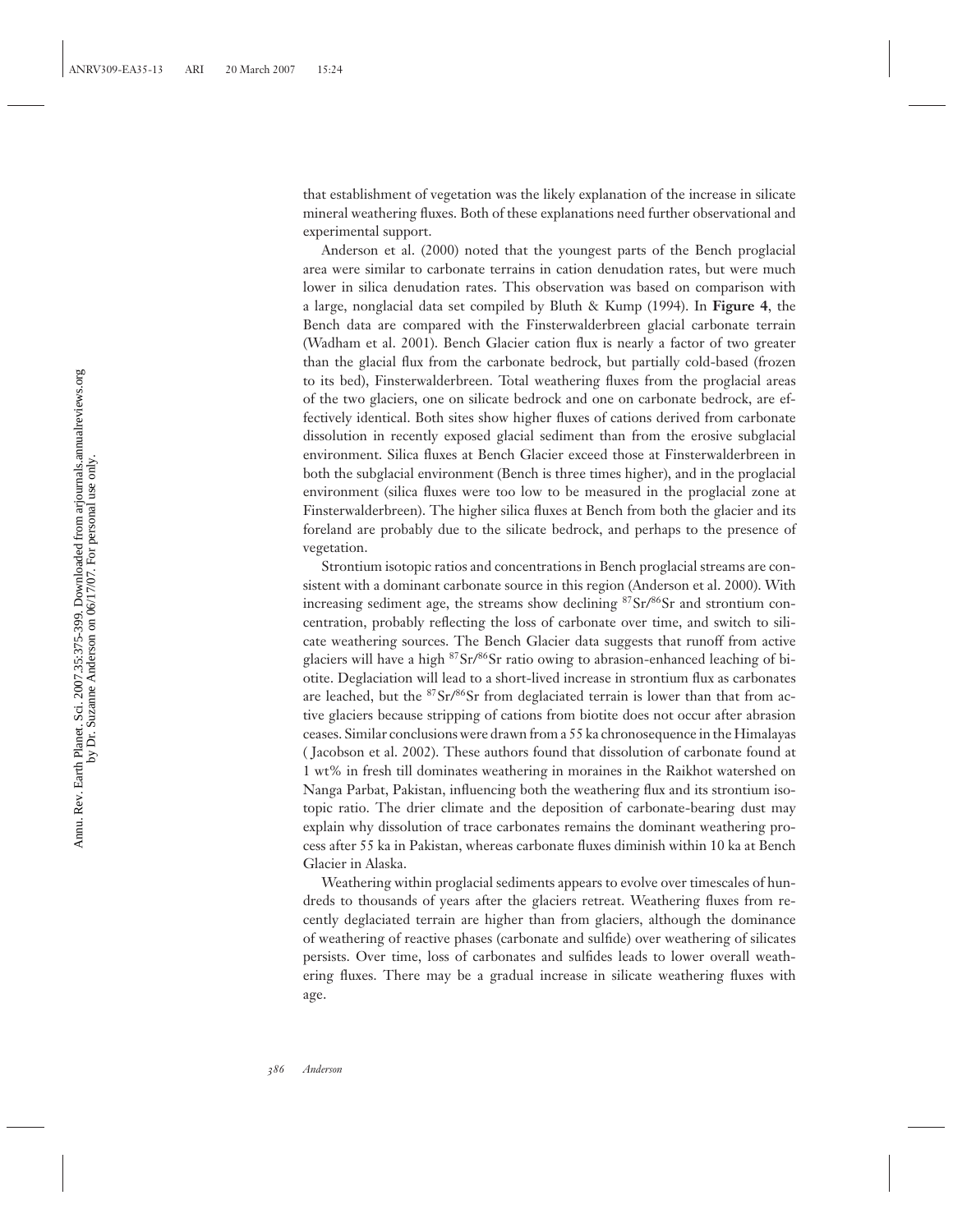## **5. DISTAL SEDIMENTS**

Beyond the limits of former ice margins, glacial sediments are distributed by fluvial and eolian transport systems in distal deposits (**Figure 2**). In this environment, carbon sequestration becomes an important consideration, as vegetation is found in greater abundance and may be present throughout a glacial cycle. Two broad classes of distal deposits are fluvial glacial outwash and eolian loess deposits (Benn et al. 2003). The predominantly gravel outwash deposits are not likely to be a significant site of weathering or carbon sequestration. Water contact time is expected to be low in porous gravel outwash, and available mineral surface area per unit volume is low in coarse sediment. Fine-grained sediments produced by glaciers are either trapped in lakes, transported further downstream in suspension, or are winnowed off braid plains by wind and deposited in loess. Of all terrestrial distal glacial sediment, loess has the greatest potential to impact global geochemical cycles.

Loess and loess-like deposits cover 5%–10% of the global land surface (Pye 1987), with the most extensive deposits formed near glaciers (periglacial loess) or tectonically active mountains (perimontane loess). In Alaska, loess is "the most widely distributed sediment of Quaternary age" (Péwé 1975), and is found in deposits ranging from a few millimeters to tens of meters thick. Loess is silty; grain sizes range from 10– 50 μm, with a prominent mode at 20–30 μm. Winds entrain silt from braid plains and exposed bars of glacial rivers; the dust is preferentially deposited in vegetated areas, which offer aerodynamic resistance to the wind and are efficient sediment traps (Pye 1995). The thickest accumulations are found in forests near rivers (Beget 2001). In ´ Alaska and the Yukon, loess often is a mixture of organic matter and mineral sediment, sometimes known as muck (Fraser & Burn 1997, Péwé 1975), a good combination for enhancement of chemical weathering rates.

Most loess shows signs of syn- or postdepositional chemical alteration. Consequently, deep loess profiles around the world, such as those in western China (Heller & Liu 1982, Kukla et al. 1988) and central Alaska (Beget 2001), contain valuable ´ records of paleoclimate, most prominently seen in the correlation between climate proxy records and magnetic susceptibility. In Chinese loess, magnetic susceptibility is higher during interglacial periods and lower during glacial episodes, whereas in Alaskan loess, this pattern appears to be reversed. Weathering and oxidation of iron-bearing minerals under well-drained conditions is the prevailing explanation for higher magnetic susceptibility during interglacial periods in Chinese loess records (Heller et al. 1993, Maher et al. 2003). In contrast, weathering in poorly drained conditions during interglacial periods in Alaska may reduce magnetic susceptibility (Liu 1999). Recently, illite/chlorite ratios have been shown to vary with monsoon conditions in Chinese loess-derived soils, with stronger silicate weathering (chlorite loss) in warm, wet conditions (Zhao et al. 2005).

#### **5.1. Loess Weathering**

Studies of loess weathering have focused on understanding the paleoclimate records in loess deposits, rather than on documenting chemical weathering fluxes. The following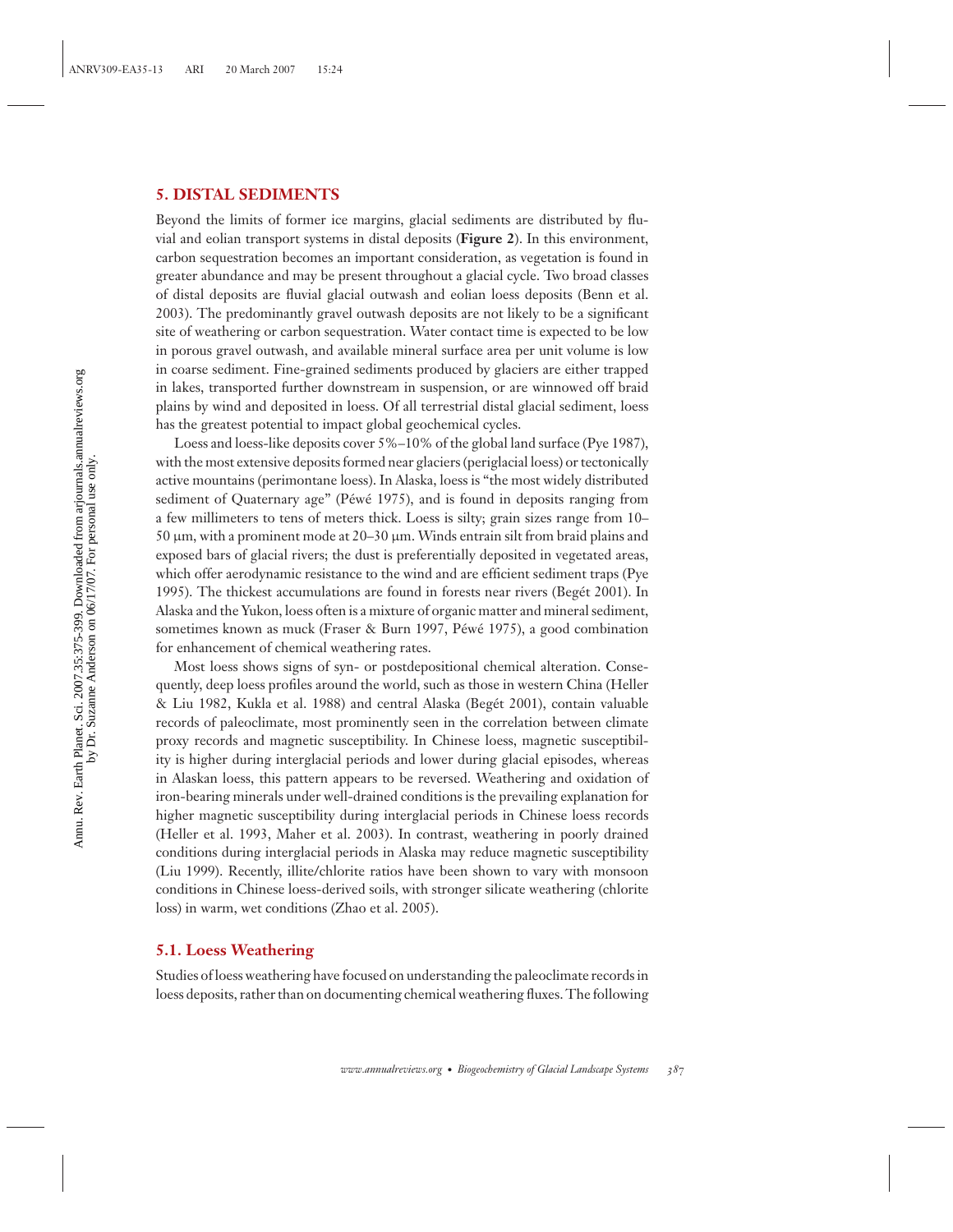discussion, therefore, is theoretical consideration of the potential impact of loess deposition on silicate weathering fluxes.

The weathering flux,  $Q_w$ , from a soil profile can be modeled as the product of mineral surface area,  $S_{total}$ , weathering rate constant,  $r_i$ , and water content,  $\theta$ :

$$
Q_w = \sum_{j=1}^{minerals} r_j S_{total} x_j \theta Z,
$$
 (2)

where  $x_i$  is the fraction of the soil mineral surface area represented by mineral  $j$ , and *Z* is the thickness of the profile undergoing weathering. Equation 2 is based on the PROFILE model (Sverdrup & Warfvinge 1988), which was developed to estimate base cation release in soils subjected to acid deposition. This expression highlights four parameters that control landscape chemical weathering fluxes: (*a*) mineral surface area, which to first order varies with grain size, (*b*) mineral weathering rate constants, understood to depend on the mineral surface age, the solution saturation state, and the pH of the weathering solution; (*c*) soil moisture, which not only controls the fraction of the mineral surface wetted, but also the fraction of time that the surface is wetted, and therefore that weathering can proceed, and also influences mineral weathering rate constants because water contact time controls the solution saturation state; and (*d* ) the thickness of the profile undergoing weathering.

The importance of grain size on chemical weathering fluxes from a soil can be demonstrated by applying Equation 2 to a pair of hypothetical soils that differ only in grain size distribution. In this example, the soil grain size distribution, mineralogy, and field-based weathering rate constants for a nonloess soil are drawn from the work of White et al. (1996) on a soil chronosequence developed in Sierran alluvium near Merced, California. The hydrologic component has been folded into the rate constant, so a single field-determined  $r_i$  replaces  $r_j$   $\theta$  in Equation 2 for this calculation. This effectively makes the hydrology uniform between the two soils, at soil wetnesses comparable to the conditions in the Merced chronosequence. **Figure 5** compares the weathering of anorthite in a 1-m-deep soil with characteristics of the 40 ka soil in the Merced chronosequence to weathering in a hypothetical 1-m-deep loess soil, which differs only in having a finer grain size distribution (**Table 1**). The finer grain size of the loess results in a substantially greater weathering flux through time. In the 20 ka model run, 7.5% of the plagioclase is lost from the loess compared to a loss of ∼0.5% in the soil, which translates into an order of magnitude greater  $CO<sub>2</sub>$  consumption rate in the loess. The  $CO<sub>2</sub>$  consumption rate declines through time as the plagioclase is slowly removed from the soil.

A second calculation explores the effect of loess deposition on the weathering flux from the alluvial soil (**Figure 6**). In this calculation, weathering is again assumed to be confined to a 1-m-thick layer, the portion of which is loess increases steadily from 0 to 1 m. High deposition rates (e.g., 1 mm year−1) result in the loess quickly overwhelming the background soil weathering. In  $10<sup>3</sup>$  years, the soil is completely buried by loess, and the weathering fluxes stabilize to that of the loess at time 0 in **Figure 5**. The slow decline in flux of **Figure 5** does not occur in this calculation owing to the loess inputs replenishing plagioclase content in the profile. At low deposition rates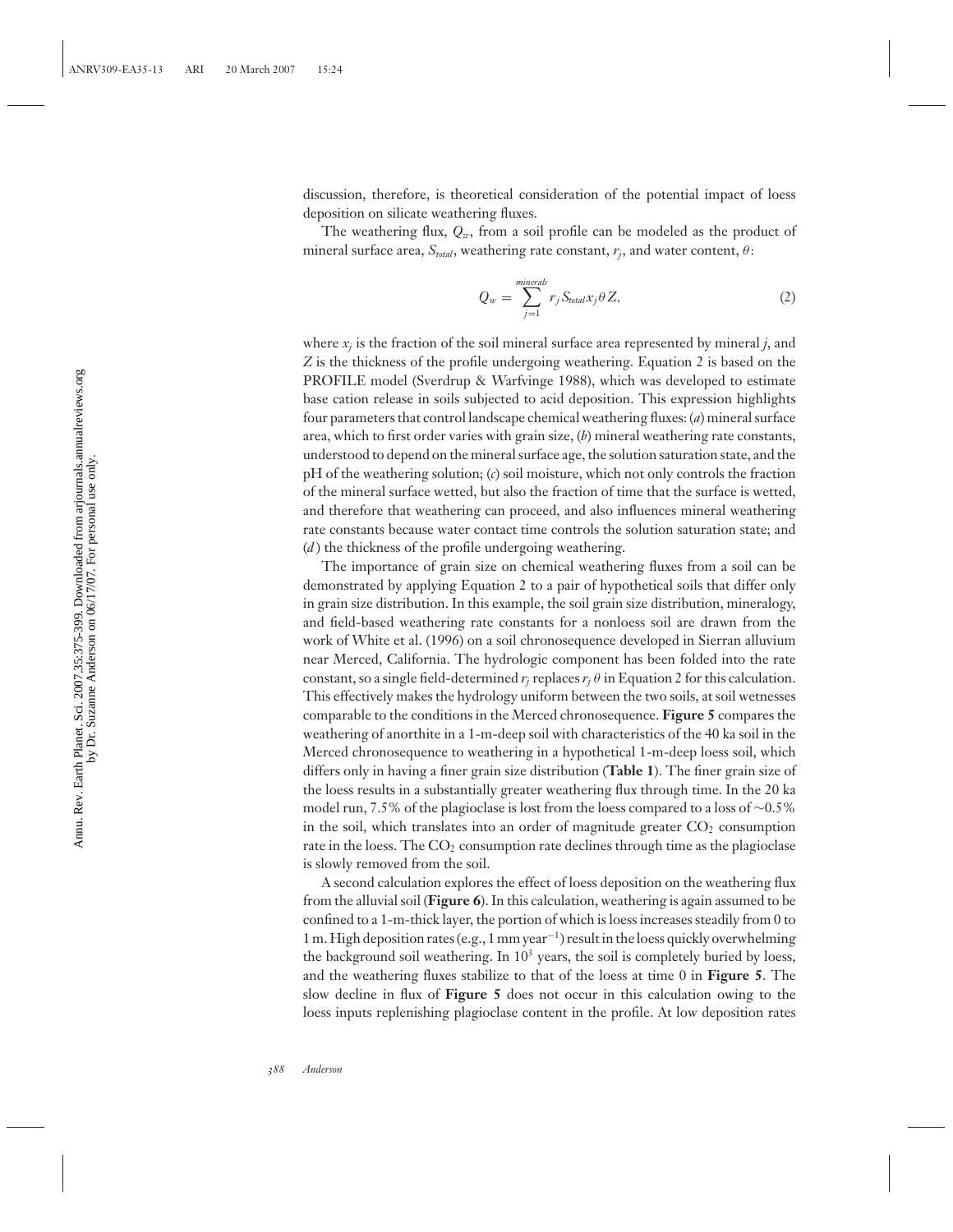

Soil weathering model results. Top panel: plagioclase remaining over time. Bottom panel: CO<sub>2</sub> consumption by plagioclase weathering.

(e.g., 0.01 mm year<sup>-1</sup>, or one 10 µm grain per year), a steady weathering flux is reached only after  $10<sup>5</sup>$  years. Even in this case, however, weathering fluxes are two times greater than the background nonloess soil after 6000 years of deposition. Loess deposition rates in Alaska range from 0.05–1 mm year<sup>-1</sup> (Muhs et al. 2003), and so are within the limits explored in this calculation. This preliminary analysis, based only on grain size, suggests that modest loess accumulation rates can substantially enhance weathering fluxes.

The models shown in **Figure 5** and **6** do not include the important real effects of hydrology and profile thickness. The rate of water flow through a profile will control the chemical saturation state of the water. Over time, water approaches saturation with respect to minerals weathering, and consequently the weathering rate constant approaches zero (Lasaga et al. 2004). Greater amounts of water flowing through the

| Parameter                     | <b>Alluvial soil</b>                         | Loess soil                                   |
|-------------------------------|----------------------------------------------|----------------------------------------------|
| Mean grain size               | $320 \mu m$                                  | $25 \mu m$                                   |
| Mineralogy                    | 33 wt% anorthite                             | 33 wt% anorthite                             |
| Bulk density                  | $1500 \text{ kg m}^3$                        | $1500 \text{ kg m}^3$                        |
| $\log r_{\textit{anortbite}}$ | $-19.5$ mol cm <sup>-2</sup> s <sup>-1</sup> | $-19.5$ mol cm <sup>-2</sup> s <sup>-1</sup> |
| Time step                     | 200 years                                    | 200 years                                    |

**Table 1 Hypothetical soil weathering flux calculation parameters**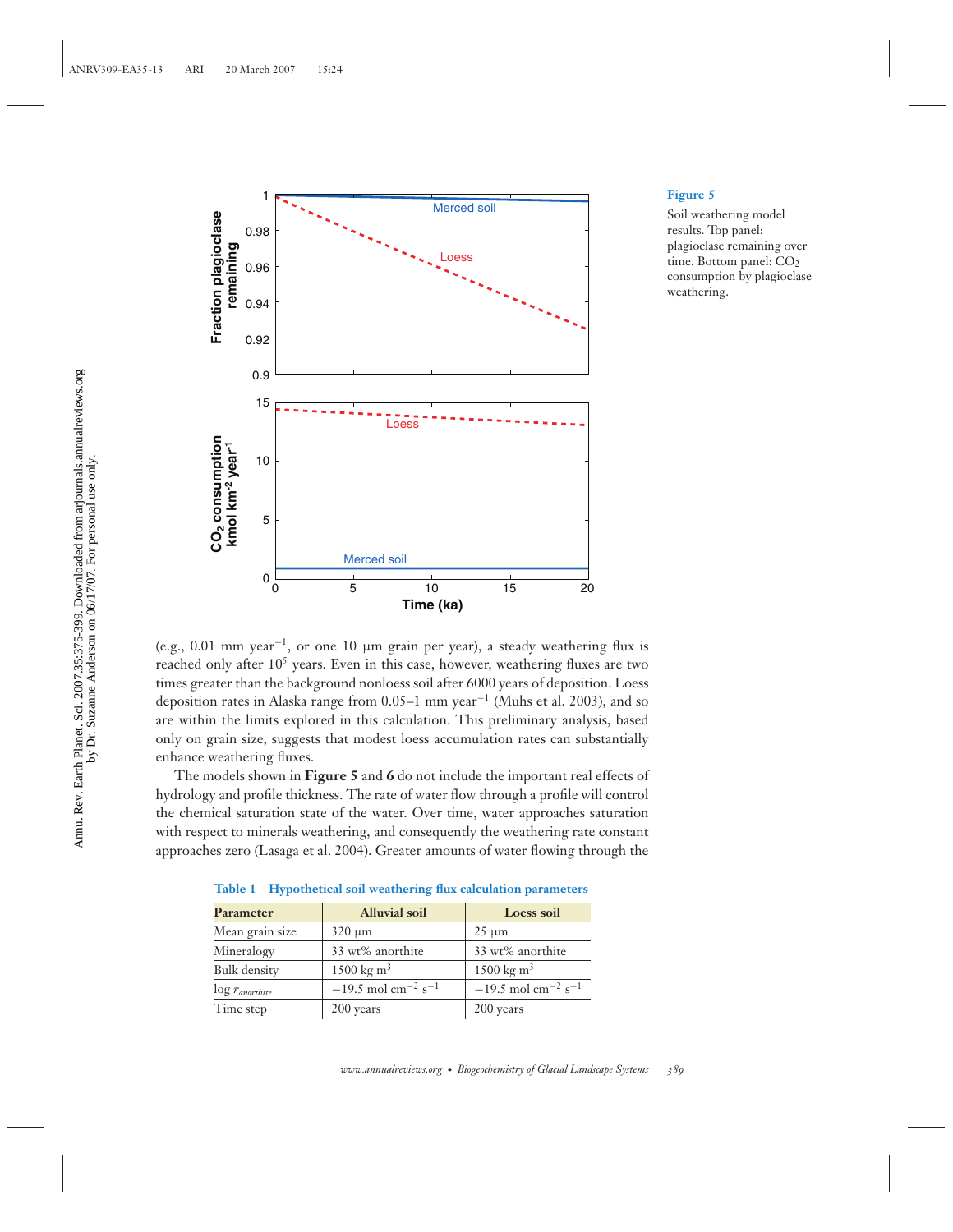Rate of CO<sub>2</sub> consumption over time in a 1-m-deep weathering zone at loess deposition rates ranging from 0 to 1 mm/year. The starting sandy alluvium is slowly replaced by silt at varying deposition rates.



profile (higher effective rainfall) will allow water penetration to greater depths before weathering rates decline. Thus, the amount and rate of delivery of water to the profile will set the depth to which weathering can proceed in the profile.

Continued deposition of loess will maintain the concentrations of reactive minerals high in the soil profile, where water is most aggressively reactive because it is furthest from limitation by saturation. Deposition also has the effect of moving soil down in the profile; if the deposition rate is high, burial will move relatively unweathered material out of the "weathering zone"—the depth interval where soil solutions are most reactive. The tradeoffs in deposition rate and weathering have been recognized in loess soils. Almond & Tonkin (1999) note complete alteration of P minerals in subsoils of slowly accreting soils that occurred in the near surface and subsurface horizons. Similarly, the lack of carbonate in central Alaskan Quaternary loess, despite its abundance in source regions, led Muhs & Budahn (2006) to infer that deposition rates were slow enough for leaching to remove all incoming carbonate. There is likely to be a combination of loess deposition rate and rainfall rate that maximizes the silicate weathering flux from a particular loess profile.

A field-based estimation of weathering fluxes from loess has been undertaken in the Matanuska-Susitna lowlands in central Alaska. Muhs et al. (2004) showed that loess deposition began in this region after 6500 14C year BP, following retreat of glaciers into the surrounding mountain ranges. Buried soils in the thinner parts of the loess cover in the lowlands imply that loess deposition competes with weathering to control soil formation. Cacy (2006) estimated weathering fluxes in the same profiles, based on mass balance relative to an immobile trace element. Silicate weathering was slightly more intensive in the thinner distal parts of the loess sheet than in thicker deposits near the source. The total weathering flux, i.e., the weathering integrated over the soil thickness, was greatest in the thickest, most rapidly accreting deposits. The silicate weathering fluxes Cacy (2006) computed were about a factor of two greater than the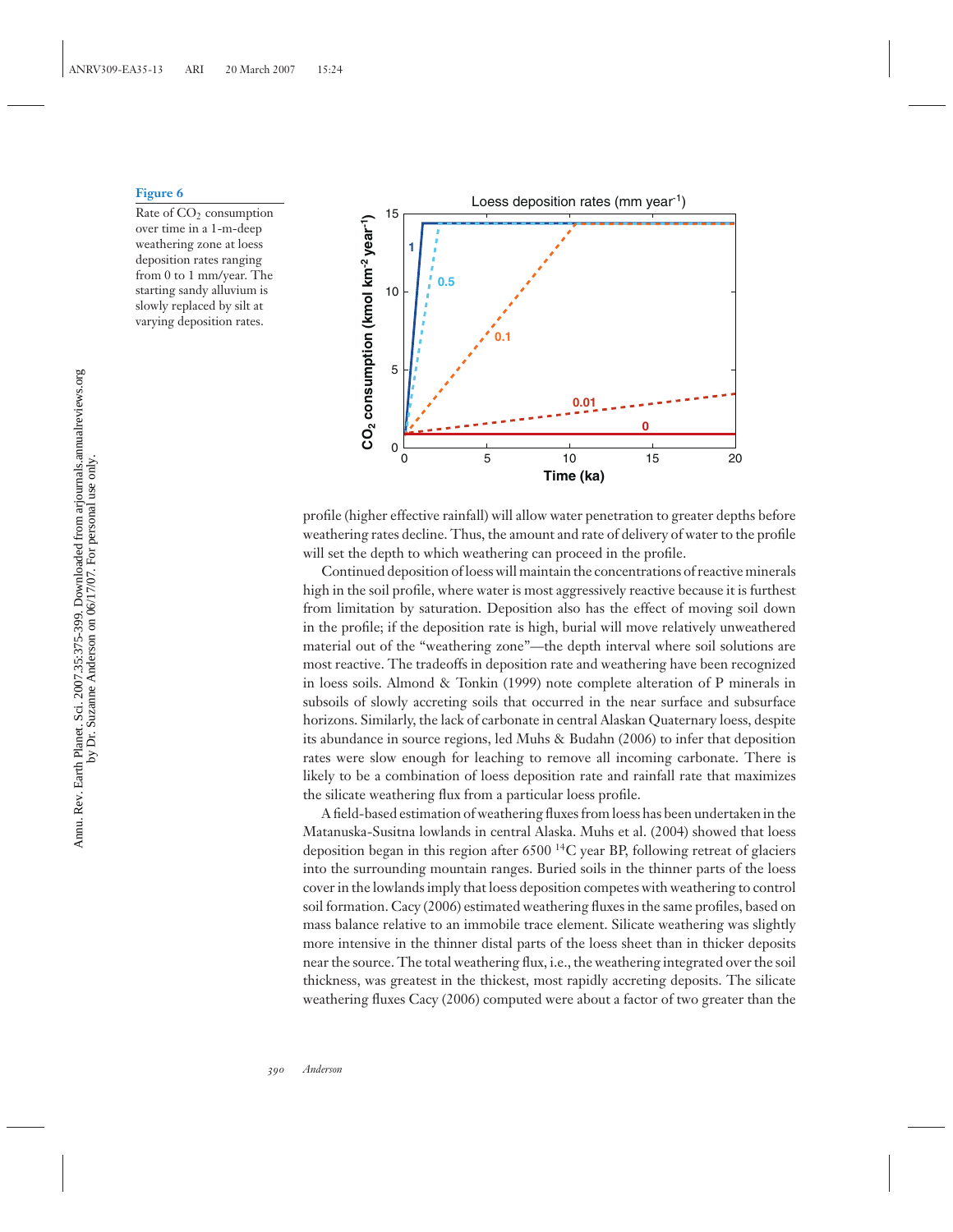highest proglacial fluxes measured in till derived from similar rock types (Anderson et al. 2000). More weathering flux measurements from loess deposits are needed to fully test the impact of loess on silicate weathering fluxes.

## **5.2. Organic Carbon**

Soils are the largest terrestrial reservoir of organic carbon on Earth's surface, and boreal soils are the largest soil carbon store (Schlesinger 1991). Organic carbon storage is the result of a difference between primary production of organic matter and its decomposition, integrated over time. Both primary production and decomposition respond to climatic parameters of temperature and rainfall, and they vary with ecosystem type and landscape properties. Loess deposition may affect the storage of soil organic carbon in a variety of ways. Burial of surfaces and their organic carbon content may lead to storage if the organic carbon is not oxidized. Poorly drained loess soils in New Zealand contained more organic carbon in the subsoil than well-drained sites (Almond & Tonkin 1999). In these sites, carbon accumulated in O and A horizons and persisted after burial. Surface rejuvenation by loess accretion may impact carbon storage. Because organic matter accumulation rates are greatest in young soils (Amundson 2001), dust deposition keeps the soil in a state of maximum organic matter accumulation rate. In a 140 km transect of Holocene loess in Nebraska, the organic matter storage was greatest in the thickest deposits and was unrelated to grain size variations ( Jacobs & Mason 2005). This last observation suggests that association of organic matter with mineral surfaces, often cited as an important control on carbon storage (Kahle et al. 2003), was less important than thickness of the deposit.

Holocene loess deposits in Nebraska contain 8–17 kg C m<sup>-2</sup> in deposits ranging from 0.25–1.25 m thick ( Jacobs & Mason 2005), whereas the Matanuska lowlands Holocence loess contains  $\sim$ 14–50 kg C m<sup>-2</sup> (assuming organic carbon is 50% of loss on ignition) in deposits ranging from 0.3–2 m thick (Cacy 2006). These soil carbon amounts rival, and in the thickest deposits in Matanuska lowlands exceed, the mean soil carbon content of tundra (21.8 kg m−2), wet boreal forest (19.3 kg m−2), and wet tropical forest (19.1 kg m−2) ecosystems, which globally have the highest soil carbon content (Amundson 2001). Mean annual precipitation and mean annual temperature both influence soil organic carbon through their influence on rates of productivity and decomposition. The mean annual precipitation in tundra, wet boreal forest, and wet tropical forest exceeds the 400 mm year−<sup>1</sup> of the Matanuska lowlands, and the 450– 725 mm year−<sup>1</sup> in Nebraska, suggesting that factors other than climatic parameters are responsible for the high stored organic carbon in the loess deposits in these regions.

## **6. CONTINENTAL MARGINS**

Continental margins impact atmospheric chemistry through the effects of sediment deposition and burial (Berner 1982). Organic carbon burial in continental margin sediments is a sink of atmospheric  $CO_2$ ; the removal of fixed carbon from the biosphere contributes to accumulation of  $O_2$  in the atmosphere. Most organic carbon burial occurs on continental shelf and slope sediments, and half occurs in deltas (Blair et al.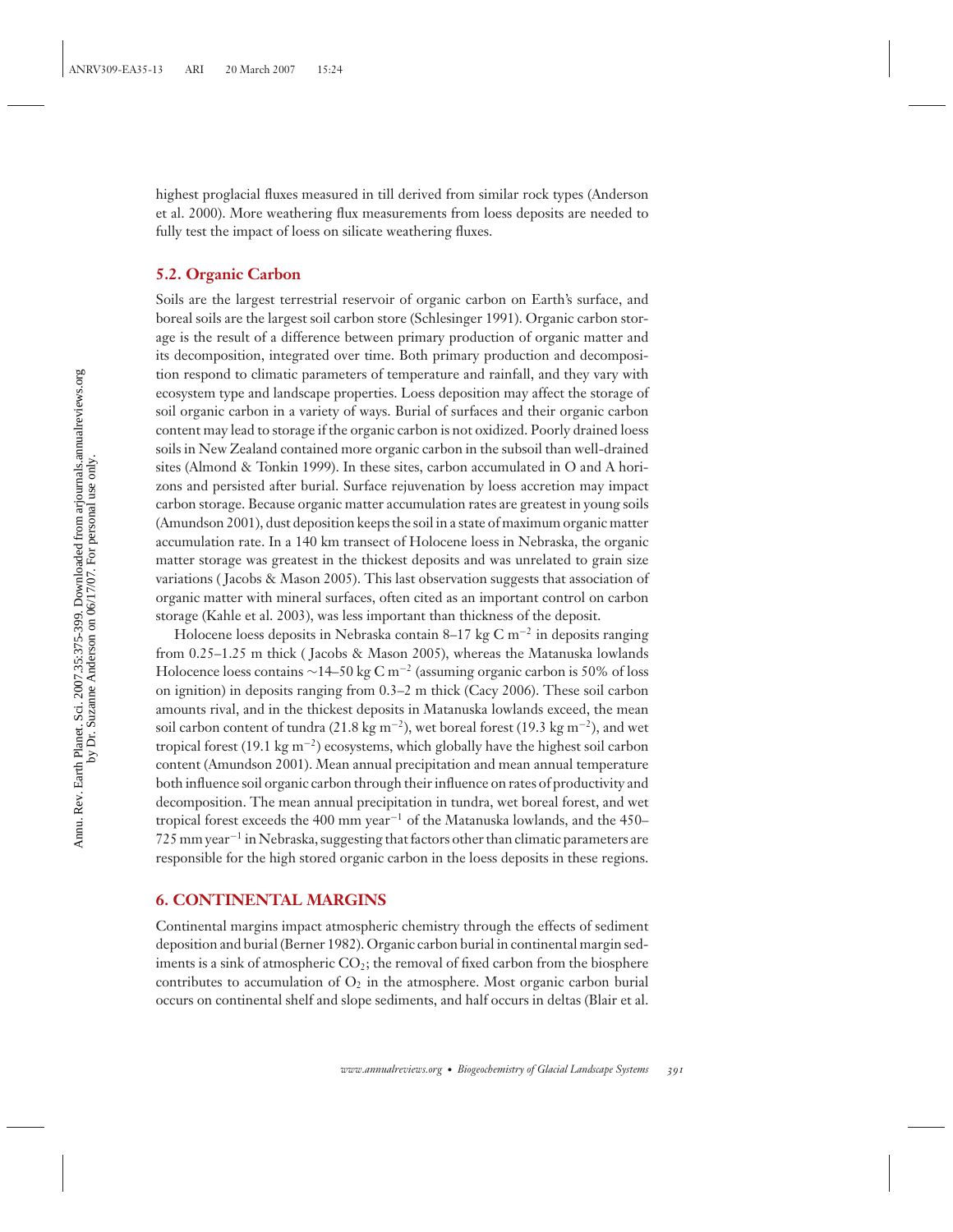

NASA true-color Terra MODIS image of a portion of the Gulf of Alaska along the coast of southern Alaska acquired on October 26, 2001. Plumes of suspended sediment from rivers and of eolian dust extend far offshore. The largest eolian dust plume in the center of the image emanates from the Copper River, which drains the heavily glacierized Chugach Mountains and Wrangell Mountains. Recent sediment deposition rates on the Copper River delta front exceed 20 mm year−<sup>1</sup> ( Jaeger et al. 1998).

2004). The amount of carbon preserved is closely tied to the surface area of sediment deposited (Hedges & Keil 1995). Thus, these important aspects of the global carbon cycle are strongly controlled by sediment deposition rate and grain size, both of which are impacted in glacial systems. Sedimentation on continental margins affected by glaciers can be extraordinarily high (**Figure 7**). Holocene sediments as thick as 200 m are found in the Gulf of Alaska ( Jaeger et al. 1998), the depocenter for 90,000 km<sup>2</sup> of glacierized coastal Alaska and neighboring Canada (Arendt et al. 2002). Recent deposition rates off the largest glacier in this region, the Bering Glacier, average 16–18 mm year−<sup>1</sup> ( Jaeger & Nittrouer 1999).

Organic carbon preservation in marine sediments appears to be related to a protective association between mineral surfaces and carbon (Keil et al. 1994), and hence organic matter burial is positively correlated with sedimentation rates. The Eel River is an example of low storage bypass system, with little transport of terrestrial carbon offshore. The high deposition rate preserves carbon from bedrock, terrestrial, and marine sources (Blair et al. 2004). To the extent that marine or terrestrial carbon is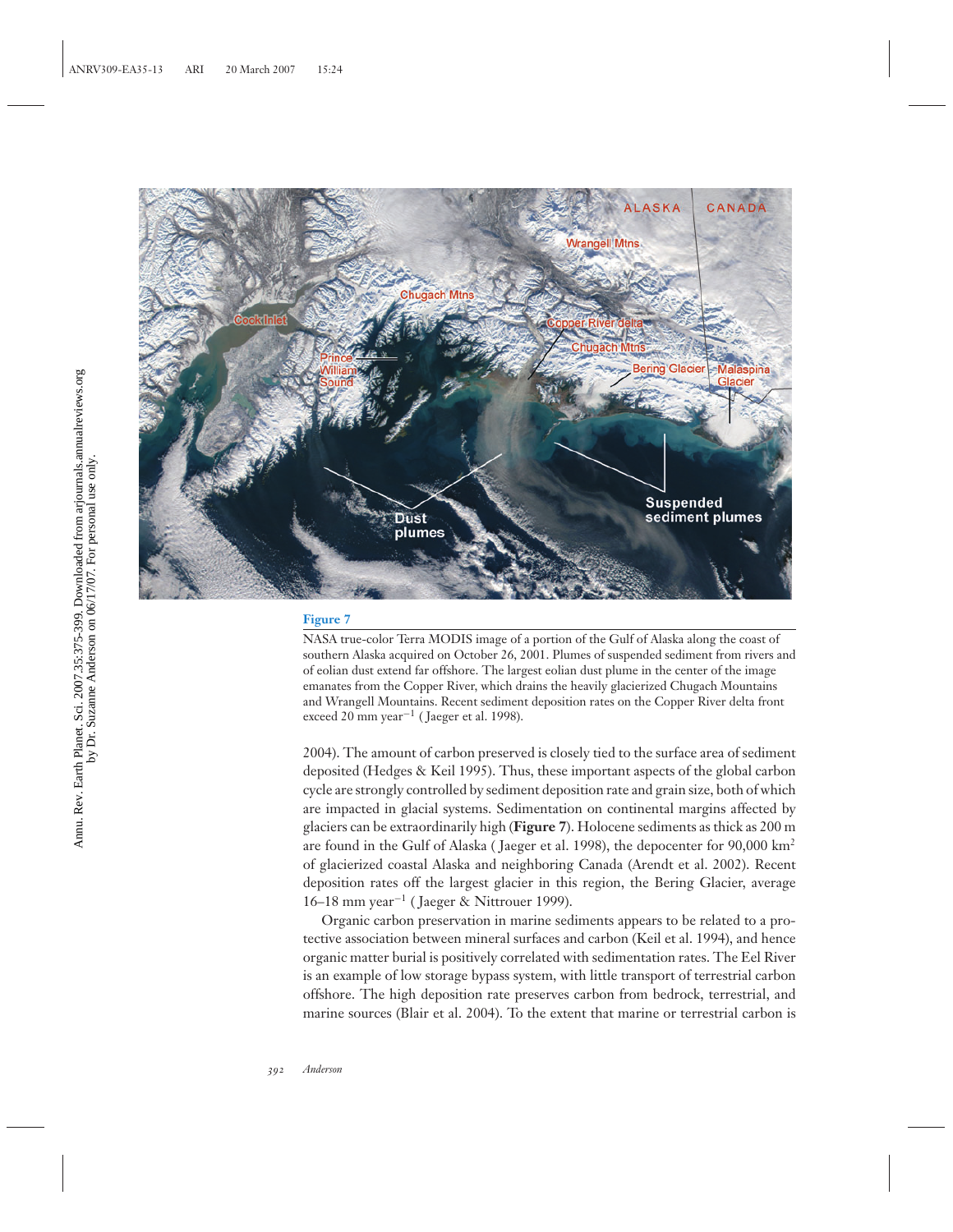available for loading on sediments in glaciated watersheds, the high deposition rates found offshore may lead to high carbon preservation rates on glaciated continental margins. The most dramatic example of the importance of organic carbon burial is the Bengal Fan, where organic carbon burial accounts for  $2-3$  times more  $CO<sub>2</sub>$  loss to the atmosphere than the silicate weathering in the Ganges-Brahamaputra headwaters in the Himalayas (France-Lanord & Derry 1997).

Chemical interactions between suspended sediments and seawater also affect atmospheric CO2. Ion exchange of calcium on clays for sodium in seawater releases calcium ions that can immediately precipitate into carbonates in seawater; this process accounts for as much as 40% of the dissolved calcium flux in rivers (Gislason et al. 2006). Silicate weathering in seawater can dissolve up to 0.05% of basaltic suspended sediment per day (Gislason et al. 2006). In high suspended sediment flux systems, the chemical transformations of suspended sediments offshore can produce  $CO<sub>2</sub>$  consumption as great as that due to terrestrial silicate weathering.

## **7. GLACIAL SYSTEMS**

Glacial landscape systems include all the regions where glacially derived sediments are stored in their transit to continental margin depocenters. Because these landscapes are widespread and long-lasting, the biogeochemical impact of glaciers should also be long-lived. It is clear that while temperate glaciers may carry the geochemical punch to set off the uplift-climate change connection, they will continue to deliver that punch long after the glaciers retreat. Quantifying the biogeochemical effect of glaciers in the myriad environments and over the paraglacial timescales remains to be done.

## **SUMMARY POINTS**

- 1. Glaciers are mineral surface area factories, producing sediments that affect chemical weathering fluxes in every environment, from the sole of the glacier to continental margins. The influence persists as long as glacial sediments modulate sediment yields from a landscape.
- 2. Low temperatures suppress silicate weathering fluxes from glaciers and their immediate surroundings. Establishment of vegetation seems to be necessary to bring silicate weathering fluxes up.
- 3. Loess deposits have the potential to be significant contributors to silicate weathering fluxes. Limited data suggests that thicker deposits produce greater weathering fluxes.
- 4. Dissolution of silicates in seawater and ion exchange processes may consume more  $CO<sub>2</sub>$  than terrestrial weathering processes.
- 5. Organic carbon burial rates are correlated with deposit thickness in loess and with sediment surface area offshore. Organic carbon burial in loess and marine sediments may represent a greater sink of carbon than silicate weathering associated with glacial sediments.

**Glaciated:** a landscape that was occupied by glaciers in the past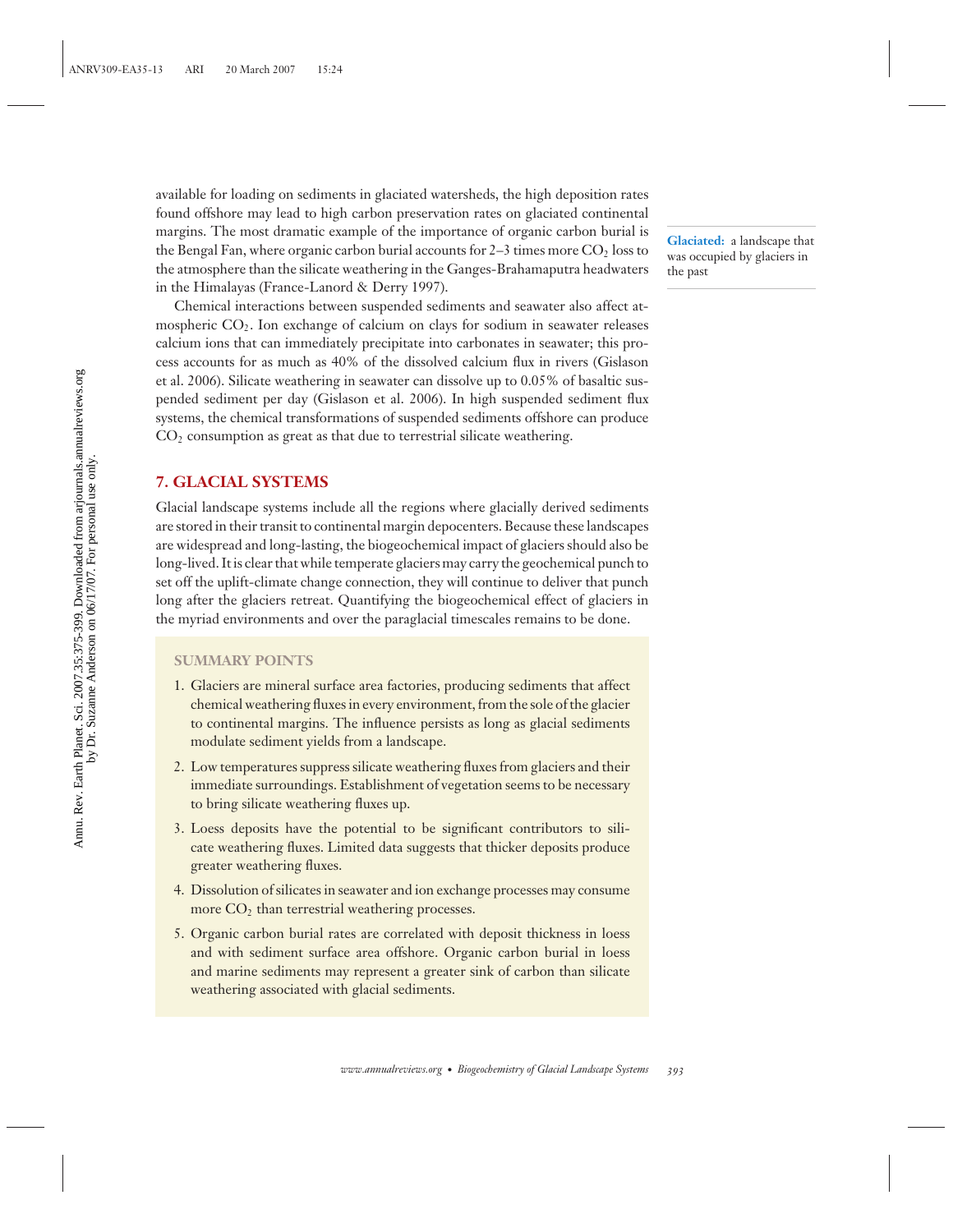## **FUTURE DIRECTIONS**

- 1. Glacial systems present an interesting challenge for models that link chemical weathering fluxes and physical erosion rates. Sediment age and residence time within an environment may be the more fundamental link to chemical weathering fluxes.
- 2. More fieldwork is needed. Chemical weathering fluxes and organic carbon burial rates should be quantified in additional glacially influenced environments, particularly those beyond glacial limits, so that a quantitative analysis of the effect of glaciers on carbon cycle dynamics can be undertaken.
- 3. Models linking uplift, erosion, and climate change should incorporate sediment storage to fully realize the effect of erosion processes on atmospheric  $CO<sub>2</sub>$ .

## LITERATURE CITED

- Almond PC, Tonkin PJ. 1999. Pedogenesis by upbuilding in an extreme leaching and weathering environment, and slow less accretion, south Westland, New Zealand. *Geoderma* 92:1–36
- Amundson R. 2001. The carbon budget in soils. *Annu. Rev. Earth Planet. Sci*. 29:535– 62
- Anderson SP. 2005. Glaciers show direct linkage between erosion rate and chemical weathering fluxes. *Geomorphology* 67:147–57
- Anderson SP, Drever JI, Frost CD, Holden P. 2000. Chemical weathering in the foreland of a retreating glacier. *Geochim. Cosmochim. Acta* 64(7):1173–89
- Anderson SP, Drever JI, Humphrey NF. 1997. Chemical weathering in glacial environments. *Geology* 25(5):399–402
- Anderson SP, Longacre SA, Kraal ER. 2003. Patterns of water chemistry and discharge in the glacier-fed Kennicott River, Alaska: evidence for subglacial water storage cycles. *Chem. Geol*. 202(3–4):297–312
- Armstrong RL. 1971. Glacial erosion and the variable isotopic composition of strontium in sea water. *Nature* 230:132–33
- Arendt AA, Echelmeyer KA, Harrison WD, Lingle CS, Valentine VB. 2002. Rapid wastage of Alaska Glaciers and their contribution to rising sea level. *Science* 297:382–86
- Ballantyne CK. 2002. Paraglacial geomorphology. *Quat. Sci. Rev*. 21:1935–2017
- Begét JE. 2001. Continuous Late Quaternary proxy climate records from loess in Beringia. *Quat. Sci. Rev*. 20:499–507
- Benn DI, Kirkbride MP, Owen LA, Brazier V. 2003. Glaciated valley landsystems. See Evans 2003, pp. 372–406
- Berner RA. 1982. Burial of organic carbon and pyrite sulfur in the modern ocean: its geochemical and environmental significance. *Am. J. Sci*. 282(4):451–73
- Blair NE, Leithold EL, Aller RC. 2004. From bedrock to burial: the evolution of particulate organic carbon across watershed-continental margin systems. *Mar. Chem*. 92:141–56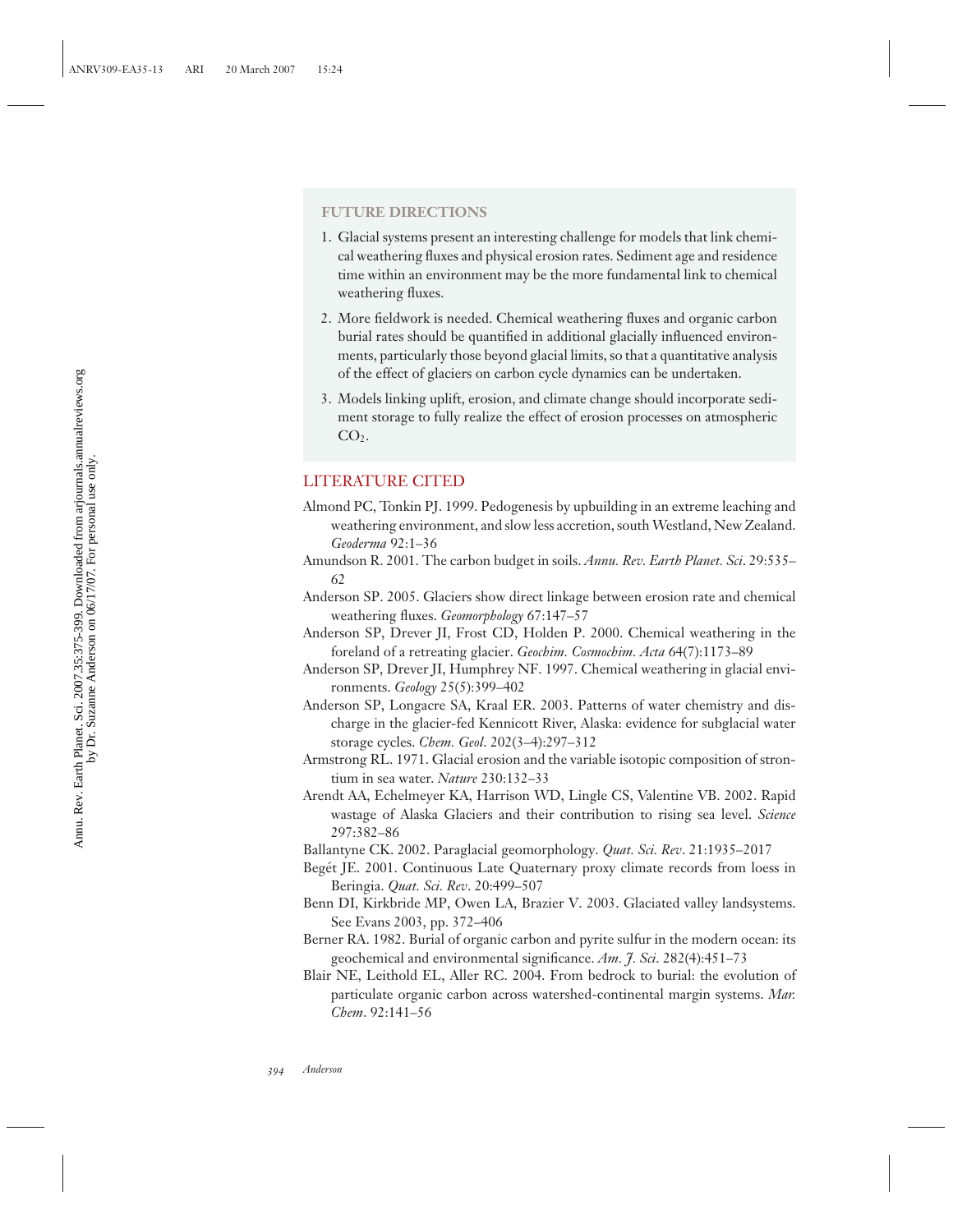- Blum JD, Erel Y, Brown K. 1994. <sup>87</sup>Sr/<sup>86</sup>Sr ratios of Sierra Nevada stream waters: implications for relative mineral weathering rates. *Geochim. Cosmochim. Acta* 58:5019–25
- Bluth GJS, Kump LR. 1994. Lithologic and climatologic controls of river chemistry. *Geochim. Cosmochim. Acta* 58:2341–59
- Bottrell SH, Tranter M. 2002. Sulphide oxidation under partially anoxic conditions at the bed of the Haut Glacier d'Arolla, Switzerland. *Hydrol. Process*. 16:2362–68
- Braun JJ, Ngoupayou JRD, Viers J, Dupre B, Bedimo JPB, et al. 2005. Present weathering rates in a humid tropical watershed: Nsimi, South Cameroon. *Geochim. Cosmochim. Acta* 69(2):357–87
- Brozovíc N, Burbank DW, Meigs AJ. 1997. Climatic limits on landscape development in the northwestern Himalaya. *Science* 276:571–74
- Cacy C. 2006. *Chemical weathering in the loess-mantled landscape of the Matanuska Valley, Alaska*. MS thesis. Univ. Colorado, Boulder. 61 pp.
- Campen RK, Sowers T, Alley RB. 2003. Evidence of microbial consortia metabolizing within a low-altitude mountain glacier. *Geology* 31(3):231–34
- Church M, Ryder JM. 1972. Paraglacial sedimentation: a consideration of fluvial processes conditioned by glaciation. *Geol. Soc. Am. Bull*. 83:3059–72
- Church M, Slaymaker O. 1989. Disequilibrium of Holocene sediment yield in glaciated British Columbia. *Nature* 337(6206):452–54
- Clarke GKC. 2005. Subglacial processes. *Annu. Rev. Earth Planet. Sci*. 33:247–76
- Collins DN, MacDonald OG. 2004. Year-to-year variability of solute flux in meltwaters draining from a highly-glacierized basin. *Nordic Hydrol*. 35(4–5):359–67
- Cooper RJ, Wadham JL, Tranter M, Hodgkins R, Peters NE. 2002. Groundwater hydrochemistry in the active layer of the proglacial zone, Finsterwalderbreen, Svalbard. *J. Hydrol*. 269:208–23
- Dadson SJ, Church M. 2005. Postglacial topographic evolution of glaciated valleys: a stochastic landscape evolution model. *Earth Surf. Process. Landforms* 30:1387–403
- Darmody RG, Thorn CE, Harder RL, Schlyter JPL, Dixon JC. 2000. Weathering implications of water chemistry in an arctic-alpine environment, northern Sweden. *Geomorphology* 34(1–2):89–100
- Dreimanis A. 1976. Tills: their origin and properties. In *Glacial Till*, ed. RF Legget, pp. 11–49. Ottawa: R. Soc. Can.
- Drever JI, Hurcomb DR. 1986. Neutralization of atmospheric acidity by chemical weathering in an alpine drainage basin in the North Cascades Mountains. *Geology* 14:221–24
- Evans DJA, ed. 2003. *Glacial Landsystems*. London: Arnold
- Fairchild IJ, Bradby L, Spiro B. 1993. Carbonate diagenesis in ice. *Geology* 21:901–4
- Fairchild IJ, Killawee JA, Hubbard B, Dreybrodt W. 1999a. Interactions of calcareous suspended sediment with glacial meltwater: a field test of dissolution behavior. *Chem. Geol*. 155:243–63
- Fairchild IJ, Killawee JA, Sharp MJ, Spiro B, Hubbard B, et al. 1999b. Solute generation and transfer from a chemically reactive alpine glacial-proglacial system. *Earth Surf. Process. Landforms* 24:1189–11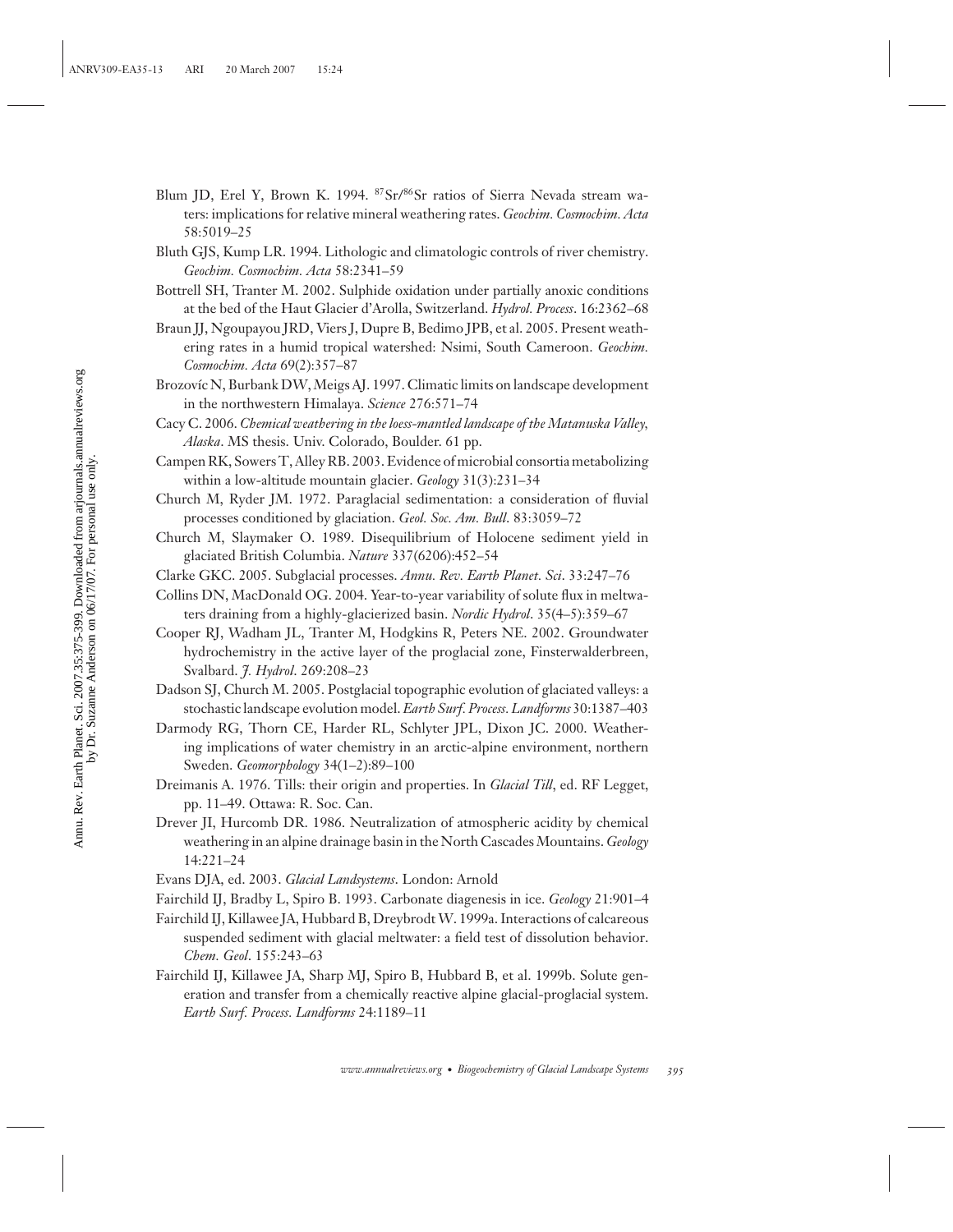- France-Lanord C, Derry LA. 1997. Organic carbon burial forcing of the carbon cycle from Himalayan erosion. *Nature* 390:65–67
- Fraser TA, Burn CR. 1997. On the nature and origin of "muck" deposits in the Klondike area, Yukon Territory. *Can. J. Earth Sci*. 34:1333–44
- Gaillardet J, Dupré B, Louvat P, Allègre C. 1999. Global silicate weathering and CO2 consumption rates deduced from the chemistry of large rivers. *Chem. Geol*. 159:3–30
- Gislason SR, Oelkers EH, Snorrason A. 2006. Role of river-suspended material in the global carbon cycle. *Geology* 34(1):49–52
- Hagedorn B, Hasholt B. 2004. Hydrology, geochemistry and Sr isotopes in solids and solutes of the meltwater from Mittivakkat Gletscher, SE Greenland. *Nordic Hydrol*. 35(4–5):369–80
- Hallet B, Hunter L, Bogen J. 1996. Rates of erosion and sediment evacuation by glaciers: a review of field data and their implications. *Global Planet. Change* 12:213–35
- Hedges JI, Keil RG. 1995. Sedimentary organic matter preservation: an assessment and speculative synthesis. *Mar. Chem*. 49:81–115
- Heller F, Liu TS. 1982. Magnetostratigraphical dating of loess deposits in China. *Nature* 300:431–33
- Heller F, Shen CD, Beer J, Liu XM, Liu TS, et al. 1993. Quantitative estimates of pedogenic ferromagnetic mineral formation in Chinese loess and paleoclimatic implications. *Earth Planet. Sci. Lett.* 114:385–90
- Hooke RL, Iverson NR. 1995. Grain-size distribution in deforming subglacial tills: role of grain fracture. *Geology* 23:57–60
- Hodson A, Mumford PN, Kohler J, Wynn PM. 2005. The High Arctic glacial ecosystem: new insights from nutrient budgets. *Biogeochemistry* 72:233–56
- Hodson A, Porter P, Lowe A, Mumford P. 2002. Chemical denudation and silicate weathering in Himalayan glacier basins: Batura Glacier, Pakistan. *J. Hydrol*. 262:193–208
- Hodson A, Tranter M, Vatne G. 2000. Contemporary rates of chemical denudation and atmospheric CO2 sequestration in glacier basins: an Arctic perspective. *Earth Surf. Process. Landforms* 25:1447–71
- Hosein R, Arn K, Steinmann P, Adatte T, Föllmi KB. 2004. Carbonate and silicate weathering in two presently glaciated, crystalline catchments in the Swiss Alps. *Geochim. Cosmochim. Acta* 68(5):1021–33
- Huh Y, Edmond JM. 1999. The fluvial geochemistry of the rivers of Eastern Siberia: III. Tributaries of the Lena and Anabar draining the basement terrain of the Siberian Craton and the Trans-Baikal Highlands. *Geochim. Cosmochim. Acta* 63(7/8):967–87
- Iverson NR. 1990. Laboratory simulations of glacial abrasion—comparison with theory. *J. Glaciol*. 36(124):304–14
- Iverson NR. 1991. Potential effects of subglacial water-pressure fluctuations on quarrying. *J. Glaciol*. 37(125):27–36
- Jacobs PM, Mason JA. 2005. Impact of Holocene dust aggradation on A horizon characteristics and carbon storage in loess-derived Mollisols of the Great Plains, USA. *Geoderma* 125:95–106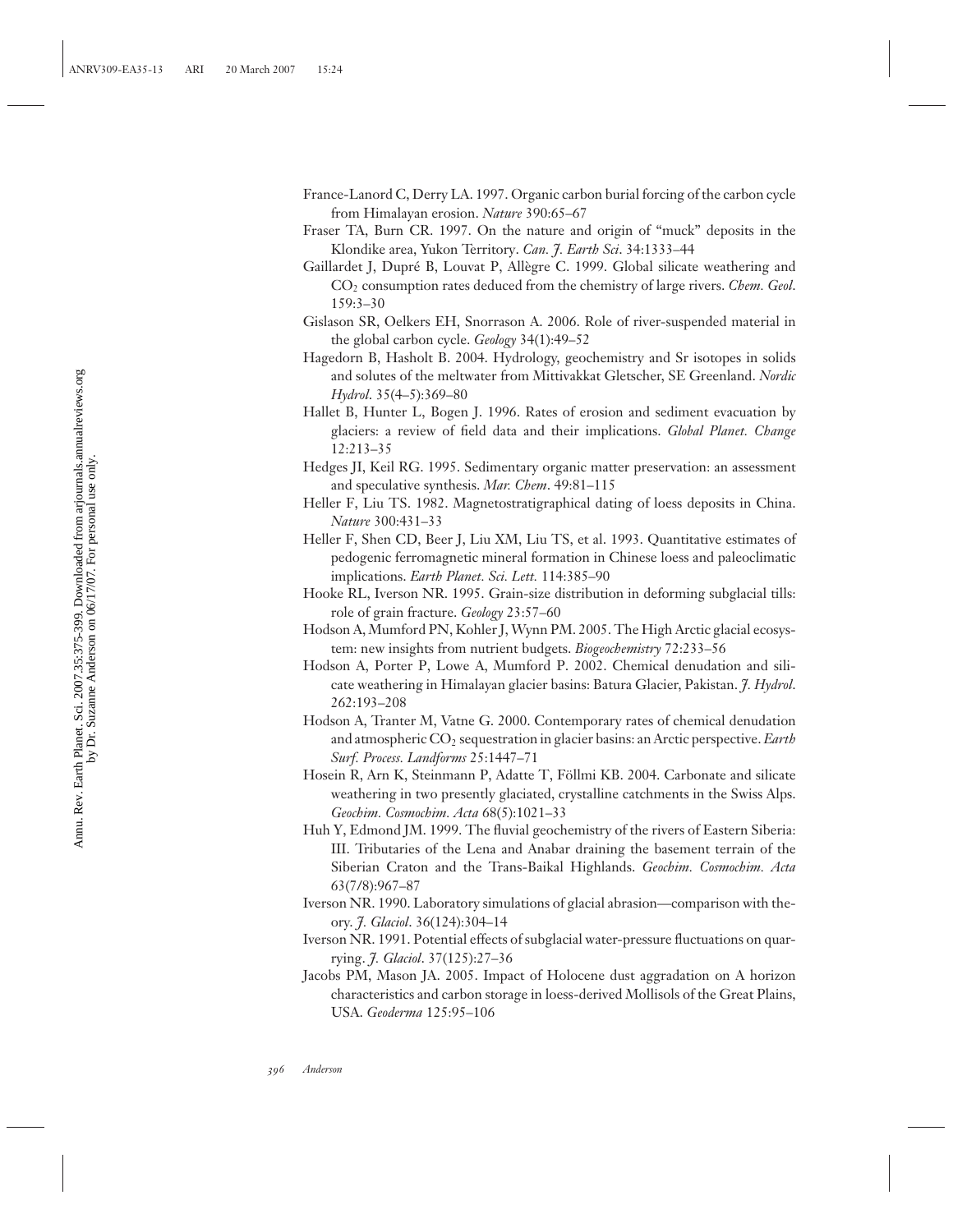- Jacobson AD, Blum JD, Chamberlain CP, Craw D, Koons PO. 2003. Climatic and tectonic controls on chemical weathering in the New Zealand Southern Alps. *Geochim. Cosmochim. Acta* 67(1):29–46
- Jacobson AD, Blum JD, Chamberlain CP, Poage MA, Sloan VF. 2002. Ca/Sr and Sr isotope systematics of a Himalayan glacial chronosequence: carbonate versus silicate weathering rates as a function of landscape surface age. *Geochim. Cosmochim. Acta* 66(1):13–27
- Jaeger JM, Nittrouer CA. 1999. Marine record of surge-induced outburst floods from the Bering Glacier, Alaska. *Geology* 27:847–50
- Jaeger JM, Nittrouer CA, Scott ND, Milliman JD. 1998. Sediment accumulation along a glacially impacted mountainous coastline: Northeast Gulf of Alaska. *Basin Res*. 10:155–73
- Kahle M, Kleber M, Torn MS, Jahn R. 2003. Carbon storage in coarse and fine clay fractions of illitic soils. *Soil Sci. Soc. Am. J*. 67:1732–39
- Keil RG, Tsamakis E, Bor Fuh C, Giddings JC, Hedges JI. 1994. Mineralogical and textural controls on the organic composition of coastal marine sediments: hydrodynamic separation using SPLITT-fractionation. *Geochim. Cosmochim. Acta* 58:879–93
- Kukla G, Heller F, Ming L, Chun X, Sheng L, Sheng A. 1988. Pleistocene climates in China dated by magnetic susceptibility. *Geology* 16:811–14
- Kump LR, Alley RB. 1994. Global chemical weathering on glacial time scales. In *Material Fluxes on the Surface of the Earth*, pp. 46–60. Washington, DC: Natl. Acad. Press
- Kump LR, Arthur MA. 1997. Global chemical erosion during the Cenozoic: weatherability balances the budgets. See Ruddiman 1997, pp. 400–26
- Kump LR, Brantley SL, Arthur MA. 2000. Chemical weathering, atmospheric CO<sub>2</sub>, and climate. *Annu. Rev. Earth Planet. Sci*. 28:611–67
- Lasaga AC, Soler JM, Ganor J, Burch TE, Nagy KL. 1994. Chemical weathering rate laws and global geochemical cycles. *Geochim. Cosmochim. Acta* 58 (10):2361–86
- Lee AGG, Rutter EH. 2004. Experimental rock-on-rock frictional wear: application to subglacial abrasion. *J. Geophys. Res*. 109:doi10.1029/2004JB003059
- Liu XM. 1999. Properties of magnetic mineralogy of Alaskan loess: evidence for pedogenesis. *Quat. Internat*. 62:93–102
- Mader HM, Pettitt ME, Wadham JL, Wolff EW, Parkes RJ. 2006. Subsurface ice as a microbial habitat. *Geology* 34(3):169–72
- Mahaney WC, Kalm V. 2000. Comparative scanning electron microscopy of oriented till blocks, glacial grains, and Devonian sands in Estonia and Latvia. *Boreas* 29:35– 51
- Mahaney WC, Milner MW. 1998. Zircon microstriators in the sand of auriferous Andean tills: fine tools and noble metals. *Boreas* 27(2):140–52
- Maher BA, Yu HM, Roberts HM, Wintle AG. 2003. Loess accumulation and soil development at the western Chinese Loess Plateau: implications for magnetic proxies of palaeorainfall. *Quat. Sci. Rev*. 22:445–51
- Matthews JA. 1992. *The Ecology of Recently Deglaciated Terrain: A Geoecological Approach to Glacier Forelands and Primary Succession*. Cambridge: Cambridge Univ. Press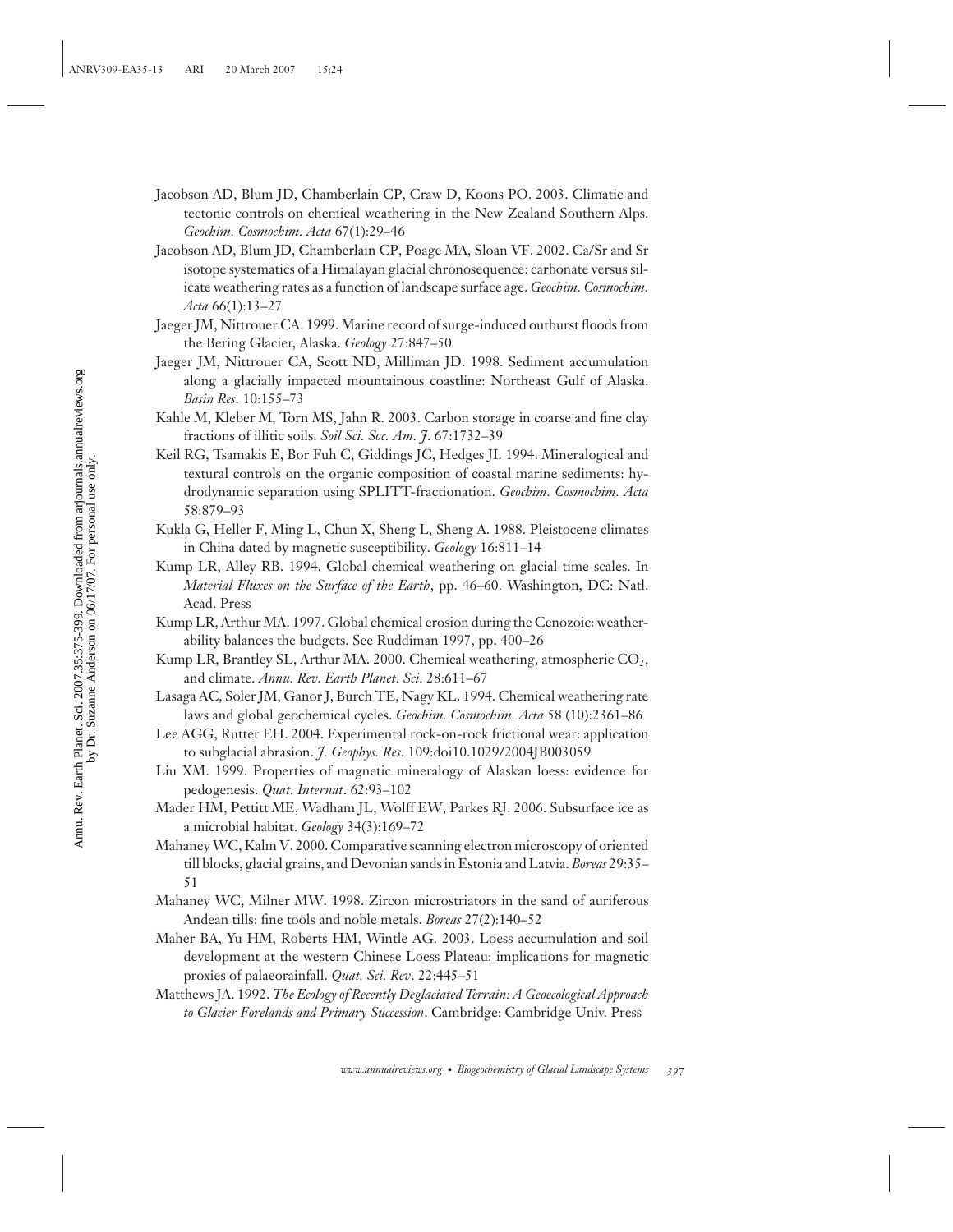- Meybeck M. 1979. Concentrations des eaux fluviales en éléments majeurs et apports en solution aux océans. Rev. Géol. Dyn. Géogr. Phys. 21:19–32
- Millot R, Gaillardet J, Dupré B, Allègre CJ. 2002. The global control of silicate weathering rates and the coupling with physical erosion: new insights from rivers of the Canadian Shield. *Earth Planet. Sci. Lett*. 196:83–98
- Morse JW, Arvidson RS. 2002. The dissolution kinetics of major sedimentary carbonate minerals. *Earth Sci. Rev*. 58:51–84
- Muhs DR, Ager TA, Bettis AIII, McGeehin J, Been JM, et al. 2003. Stratigraphy and palaeoclimatic significance of Late Quaternary loess-paleosol sequences of the Last Interglacial-Glacial cycle in central Alaska. *Quat. Sci. Rev*. 22:1947–86
- Muhs DR, Budahn JR. 2006. Geochemical evidence for the origin of late Quaternary loess in central Alaska. *Can. J. Earth Sci*. 43:323–37
- Muhs DR, McGeehin JP, Beann J, Fisher E. 2004. Holocene loess deposition and soil formation as competing processes, Matanuska Valley, southern Alaska. *Quat. Res*. 61:265–76
- Nesbitt HW, Young GM. 1996. Petrogenesis of sediments in the absence of chemical weathering: effects of abrasion and sorting on bulk composition and mineralogy. *Sedimentology* 43:341–58
- Paterson WSB. 1994. *The Physics of Glaciers*. Oxford: Pergamon
- Péwé TL. 1975. Quaternary Geology of Alaska. US Geol. Surv. Prof. Pap. 835. Washington, DC: USGS. 145 pp.
- Pye K. 1987. *Aeolian Dust and Dust Deposits*. London: Academic Press
- Pye K. 1995. The nature, origin and accumulation of loess. *Quat. Sci. Rev*. 14:653–67
- Raymo ME, Ruddiman WL. 1992. Tectonic forcing of late Cenozoic climate. *Nature* 359:117–22
- Reynolds RCJ, Johnson NM. 1972. Chemical weathering in the temperate glacial environment of the Northern Cascade Mountains. *Geochim. Cosmochim. Acta* 36:537–54
- Riebe CS, Kirchner JW, Finkel RC. 2004. Erosional and climatic effects on long-term chemical weathering in granitic landscapes spanning diverse climate regimes. *Earth Planet. Sci. Lett*. 224:547–62
- Riebe CS, Kirchner JW, Granger DE, Finkel RC. 2001. Strong tectonic and weak climatic control of long-term chemical weathering rates. *Geology* 29(6):511–14
- Ruddiman WL, ed. 1997. *Tectonic Uplift and Climate Change*. New York: Plenum Press
- Schlesinger WH. 1991. *Biogeochemistry: An Analysis of Global Change*. San Diego: Academic Press
- Sharp M, Creaser RA, Skidmore M. 2002. Strontium isotope composition of runoff from a glaciated carbonate terrain. *Geochim. Cosmochim. Acta* 66(4):595–614
- Sharp M, Parkes J, Cragg B, Fairchild IJ, Lamb H, Tranter M. 1999. Widespread bacterial populations at glacier beds and their relationship to rock weathering and carbon cycling. *Geology* 27(2):107–10
- Sharp M, Tranter M, Brown GH, Skidmore M. 1995. Rates of chemical denudation and CO2 drawdown in a glacier-covered alpine catchment. *Geology* 23:61–64
- Skidmore M, Anderson SP, Sharp M, Foght J, Lanoil BD. 2005. Comparison of microbial community compositions of two subglacial environments reveals a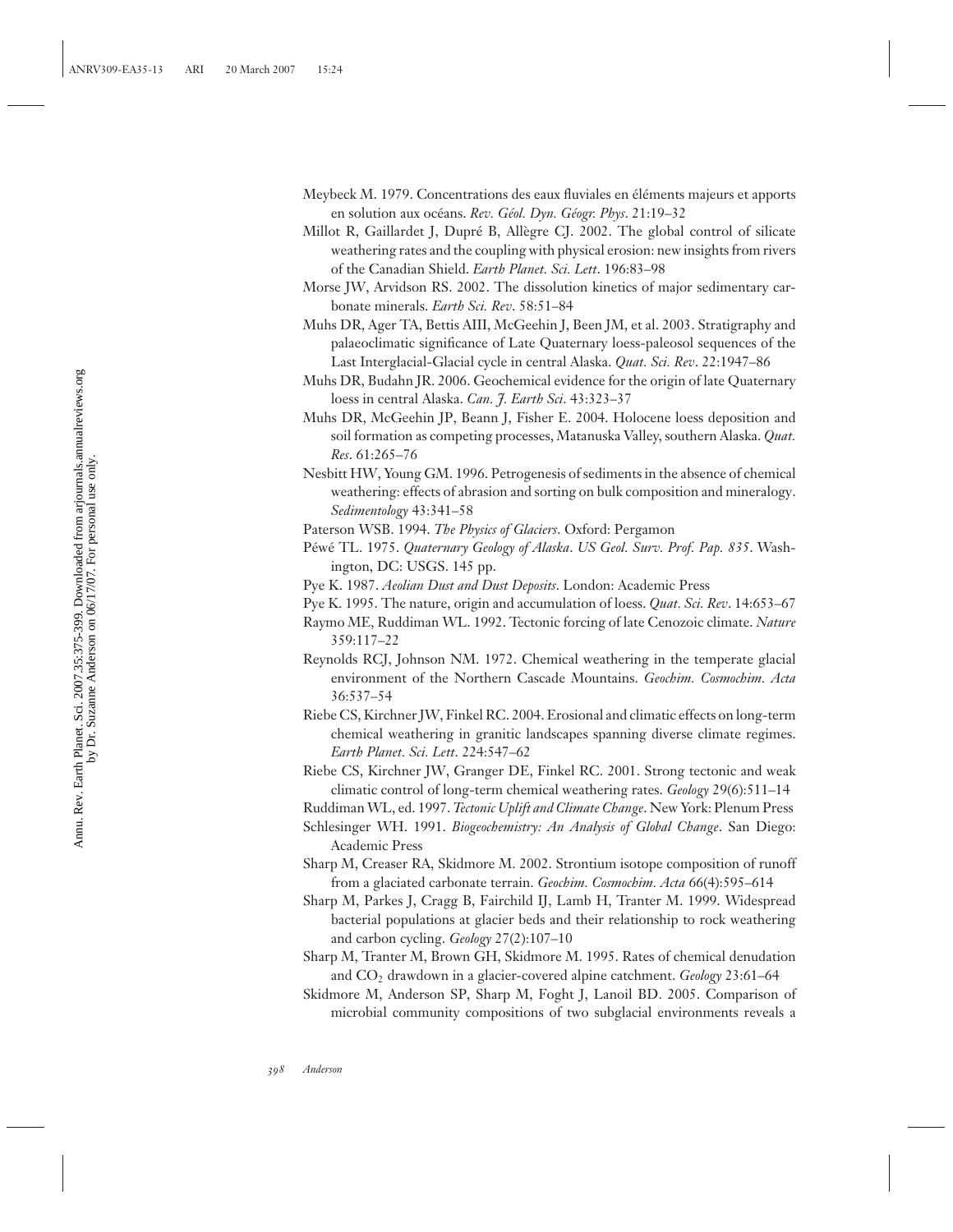possible role for microbes in chemical weathering processes. *App. Environ. Microbiol*. 71(11):6986–97

- Skidmore M, Foght JM, Sharp M. 2000. Microbial life beneath a high Arctic glacier. *App. Environ. Microbiol*. 66(8):3214–20
- Stallard RF. 1995. Tectonic, environmental, and human aspects of weathering and erosion: a global review using a steady-state perspective. *Annu. Rev. Earth Planet. Sci*. 23:11–39
- Sverdrup H, Warfvinge P. 1988. Weathering of primary silicate minerals in the natural soil environment in relation to a chemical weathering model. *Water Air Soil Pollution* 38(3–4):387–408
- Tranter M. 2003. Geochemical weathering in glacial and proglacial environments. In *Surface and Ground Water, Weathering, and Soils*, ed. JI Drever, 5:189–205, *Treatise on Geochemistry*, ed. HD Holland, KK Turekian. Oxford: Elsevier-Pergamon
- Tranter M, Sharp MJ, Lamb HR, Brown GH, Hubbard BP, Willis IC. 2002. Geochemical weathering at the bed of Haut Glacier d'Arolla, Switzerland—a new model. *Hydrol. Process*. 16:959–93
- Wadham JL, Bottrell S, Tranter M, Raiswell R. 2004. Stable isotope evidence for microbial sulphate reduction at the bed of a polythermal high Arctic glacier. *Earth Planet. Sci. Lett*. 219:341–55
- Wadham JL, Cooper RJ, Tranter M, Hodgkins R. 2001. Enhancement of glacial solute fluxes in the proglacial zone of a polythermal glacier. *J. Glaciol*. 47(158):378–86
- Waldbauer JR Chamberlain CP. 2005. Influence of uplift, weathering and base cation supply on past and future CO2 levels. In*A History of Atmospheric CO2 and Its Effects on Plants, Animals, and Ecosystems*, ed. JR Ehleringer, TE Cerling, MD Dearing, pp. 166–84. New York: Springer
- White AF, Blum AE, Schulz MS, Bullen TD, Harden JW, Peterson ML. 1996. Chemical weathering rates of a soil chronosequence on granitic alluvium I. Quantification of mineralogical and surface area changes and calculation of primary silicate reaction rates. *Geochim. Cosmochim. Acta* 60:2533–50
- White AF, Brantley SL, eds. 1995. *Chemical Weathering Rates of Silicate Minerals*, *Rev. Mineralogy 31*. Washington, DC: Mineral. Soc. Am.
- White AF, Brantley SL. 2003. The effect of time on the weathering of silicate minerals: why do weathering rates differ in the laboratory and field? *Chem. Geol*. 202(3–4):479–506
- West AJ, Galy A, Bickle M. 2005. Tectonic and climatic controls on silicate weathering. *Earth Planet. Sci. Lett*. 235:211–28
- Zhao L, Ji J, Chen J, Liu L, Chen Y, Balsam W. 2005. Variations of illite/chlorite ratio in Chinese loess sections during the last glacial and interglacial cycle: Implications for monsoon reconstruction. *Geophys. Res. Lett*. 32: L20718, doi:10.1029/2005GL024145

## RELATED RESOURCES

Raymo ME. 1994. The initiation of Northern Hemisphere glaciation. *Annu. Rev. Earth Planet. Sci*. 22:353–83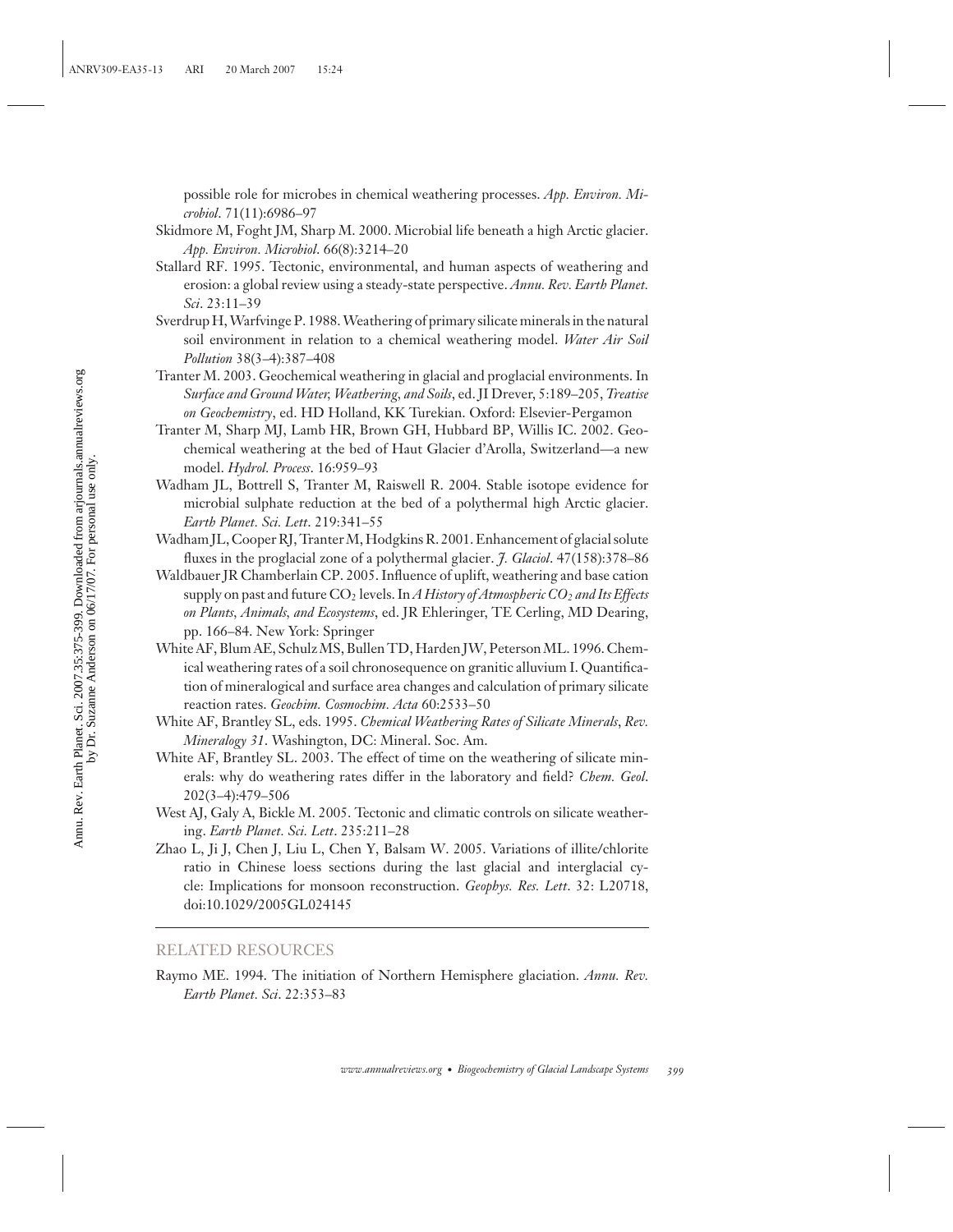## **Contents**

# $\overline{R}$

**Annual Review of Earth and Planetary Sciences**

Volume 35, 2007

| Frontispiece                                                                                                                                                                                                               |  |
|----------------------------------------------------------------------------------------------------------------------------------------------------------------------------------------------------------------------------|--|
| Isotopes: From Earth to the Solar System                                                                                                                                                                                   |  |
| Reaction Dynamics, Molecular Clusters, and Aqueous Geochemistry                                                                                                                                                            |  |
| The Aral Sea Disaster                                                                                                                                                                                                      |  |
| Permo-Triassic Collision, Subduction-Zone Metamorphism, and<br>Tectonic Exhumation Along the East Asian Continental Margin                                                                                                 |  |
| Climate Over the Past Two Millennia                                                                                                                                                                                        |  |
| Microprobe Monazite Geochronology: Understanding Geologic<br>Processes by Integrating Composition and Chronology<br>Michael L. Williams, Michael J. Jercinovic, and Callum J. Hetherington 137                             |  |
| The Earth, Source of Health and Hazards: An Introduction to Medical Geology                                                                                                                                                |  |
| Using the Paleorecord to Evaluate Climate and Fire Interactions in Australia<br>Amanda H. Lynch, Jason Beringer, Peter Kershaw, Andrew Marshall,<br>Scott Mooney, Nigel Tapper, Chris Turney, and Sander Van Der Kaars 215 |  |
| Wally Was Right: Predictive Ability of the North Atlantic "Conveyor<br>Belt" Hypothesis for Abrupt Climate Change                                                                                                          |  |
| Microsampling and Isotopic Analysis of Igneous Rocks: Implications<br>for the Study of Magmatic Systems<br>J.P. Davidson, D.J. Morgan, B.L.A. Charlier, R. Harlou, and J.M. Hora 273                                       |  |
| Balancing the Global Carbon Budget                                                                                                                                                                                         |  |
| Long-Term Perspectives on Giant Earthquakes and Tsunamis at<br><b>Subduction Zones</b>                                                                                                                                     |  |
|                                                                                                                                                                                                                            |  |